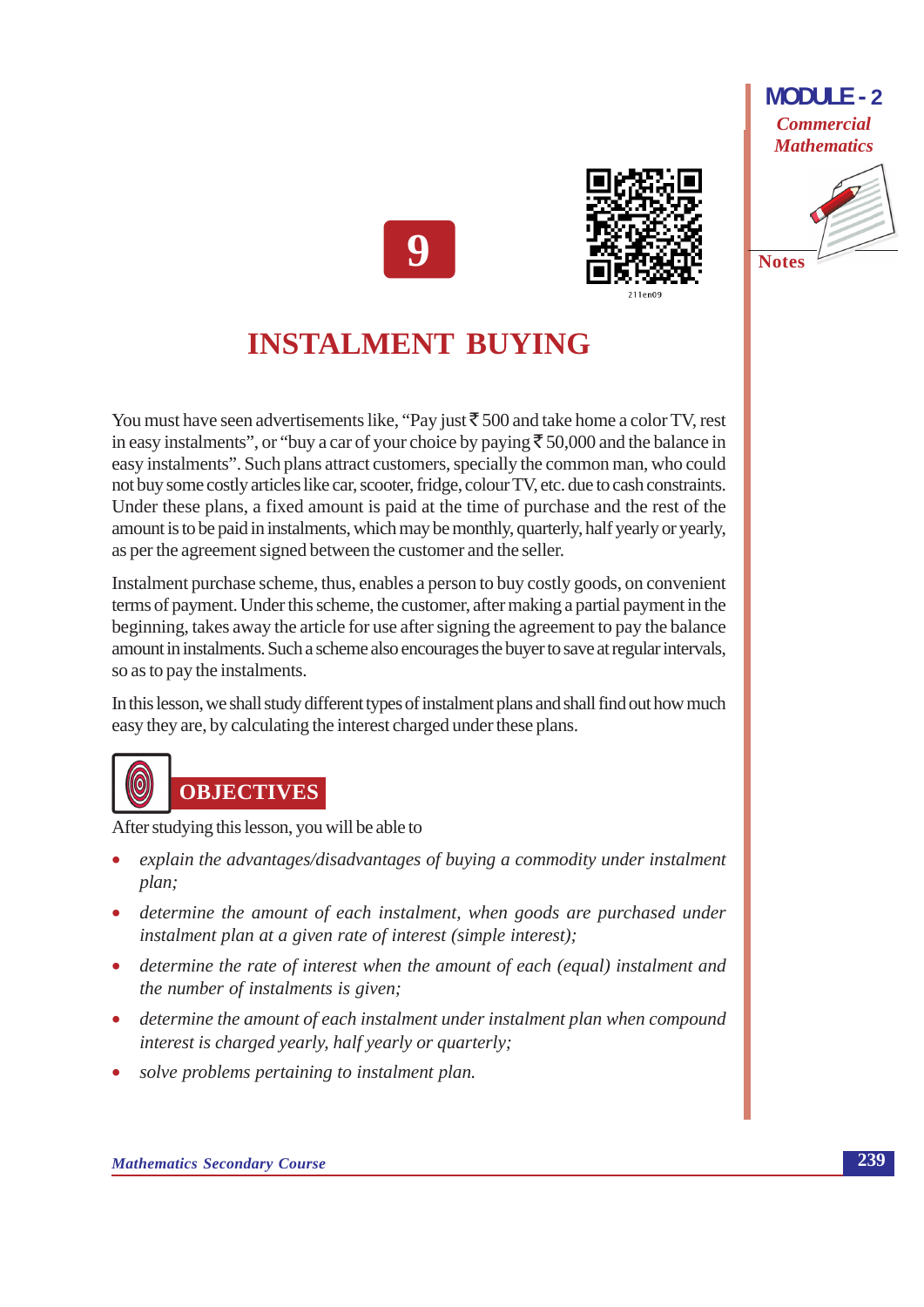

#### **EXPECTED BACKGROUND KNOWLEDGE**

- Simple interest and compound interest.
- Calculation of interest when the interest is calculated yearly, half yearly, quarterly or monthly...

#### 9.1 INSTALMENT BUYING SCHEME-SOME DEFINITIONS

Cash Price: The cash price of an article is the amount which a customer has to pay in full for the article at the time of purchase.

**Cash Down Payment:** The amount to be paid (in cash) under an instalment plan at the time of purchase of a commodity, is called the **cash down payment**. It is the partial payment made by the customer at the time of signing the agreement and taking away the article for use.

**Instalments:** It is the amount which is paid by the customer at regular intervals towards the remaining part of the selling price of the article.

Interest under the Instalment Plan: In an instalment plan only part payment of the total cost is paid by the customer at the time of purchase. The remaining part of cost is paid on subsequent dates; and therefore the seller charges some extra amount for deferred payments. This extra amount is actually the interest charged on the amount of money which the customer ows to the seller at different times of payment of instalments.

#### 9.2 TO FIND THE INTEREST IN AN INSTALMENT PLAN

Let us solve a few examples to illustrate the process.

**Example 9.1:** A Television set is sold for ₹ 20000 cash or for ₹ 6000 as cash down payment followed by  $\bar{\tau}$  16800 after six months. Find the rate of interest charged under the instalment plan.

Solution: The cash price of the television =  $\overline{\xi}$  20000

Cash down payment =  $\bar{\mathcal{F}}$  6000

Balance to be paid =  $\overline{5}$  14000

 $\therefore$  The present value of Rs. 16800 to be paid after 6 months = Rs. 14000

If the rate of interest per annum under instalment plan is r%, then

$$
14000 + 14000 \times \frac{r}{100} \times \frac{6}{12} = 16800
$$
  
or  $\frac{7r}{10} = 28$  i.e., r = 40, i.e. rate = 40%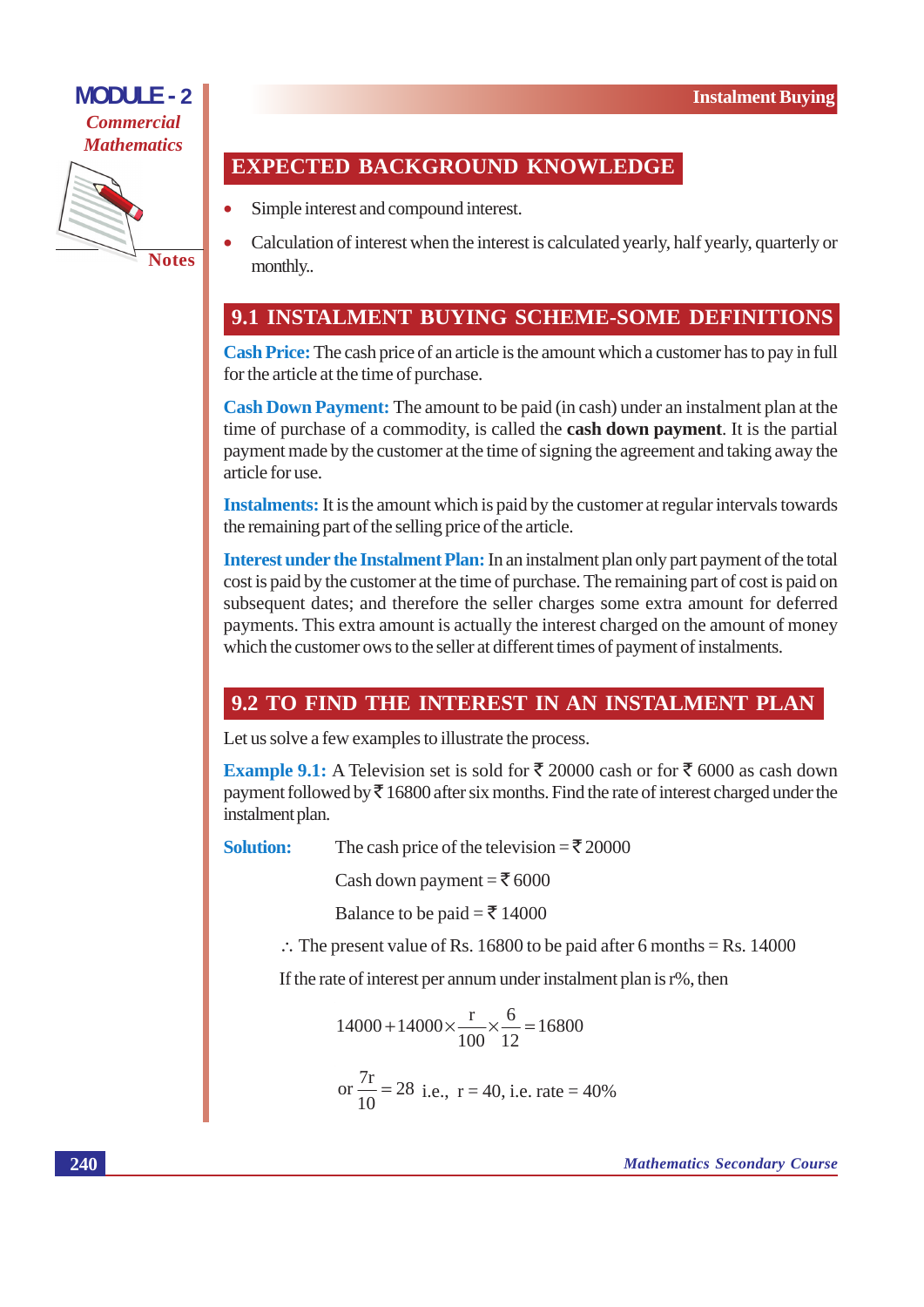#### **Instalment Buying**

**Example 9.2:** A table fan is sold for  $\bar{\mathcal{F}}$  450 cash or  $\bar{\mathcal{F}}$  210 cash down payment followed by two monthly instalments of  $\bar{\tau}$  125 each. Find the rate of interest charged under the instalment plan.

Cash price of the table fan =  $\overline{5}$  450 **Solution:** 

Cash down payment =  $\overline{\xi}$  210

Balance to be paid = ₹ (450 – 210) = ₹ 240

Let the rate of interest charged under instalment plan be r% p.a. then

 $=\sqrt[3]{240+240\times\frac{r}{100}\times\frac{2}{12}}$ ₹ 240 at the end of two months will become

$$
= \overline{\overline{\tau}} \left( 240 + \frac{2r}{5} \right) \qquad ...(i)
$$

 $\ldots$ (iii)

 $\bar{\tau}$  125 paid after 1 month will amount to (after another 1 month)

$$
=
$$
  $\sqrt{125+125} \times \frac{r}{100} \times \frac{1}{12} = Rs. \left(125 + \frac{5r}{48}\right)$  ...(ii)

Amount for  $\bar{\mathfrak{F}}$  125 paid after two months =  $\bar{\mathfrak{F}}$  125

$$
\therefore 240 + \frac{2r}{5} = 125 + \frac{5r}{48} + 125 \text{ i.e.,} \left(\frac{2}{5} - \frac{5}{48}\right)r = 10
$$
  

$$
\Rightarrow r = \frac{2400}{71} = 33.8 \text{ (approx)}
$$

Hence, rate of interest =  $33.8\%$ 

#### **Alternative method:**

Cash price of the fan =  $\overline{5}$  450

Cash down payment =  $\overline{\xi}$  210

Payment in 2 instalments = ₹  $(125 \times 2)$  = ₹ 250

Total amount paid under instalment plan =  $\bar{\mathfrak{F}}(210+250)$ 

 $=$  ₹ 460

∴ Interest paid = ₹ (460 – 450) = ₹ 10

The Principal for the first month =  $\bar{\mathfrak{F}}$  (450 – 210) =  $\bar{\mathfrak{F}}$  240

Principal for the 2nd month = ₹  $(240 – 125) = ₹ 115$ 

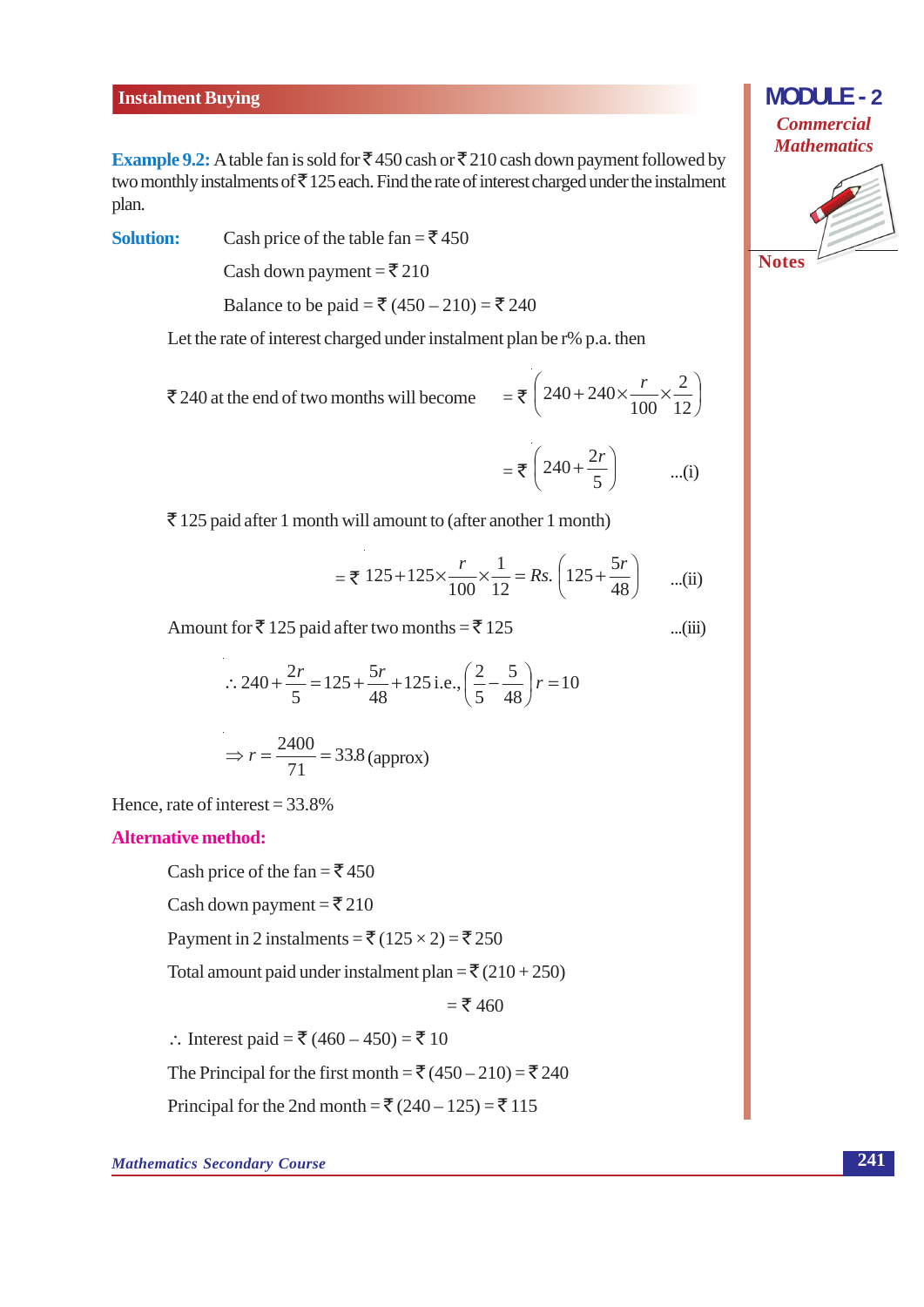

∴ Total Principal (for 1 month) =  $\bar{x}$  (240+115) =  $\bar{x}$  355 Thus we have

$$
355 \times \frac{\text{r}}{100} \times \frac{1}{12} = 10, \text{ or, } \text{r} = \frac{10 \times 100 \times 12}{355}
$$

$$
= \frac{2400}{71} \approx 33.8
$$

Hence, rate of interest =  $33.8\%$  p.a.

Cash price of microwave oven =  $\overline{\xi}$ 9600

**Example 9.3:** A microwave oven is available for ₹ 9600 cash or for ₹ 4000 cash down payment and 3 monthly instalments of  $\overline{\mathfrak{F}}$  2000 each. Find the rate of interest charged under the instalment plan.

**Solution:** 

Cash down payment =  $\overline{\xi}$  4000 Payment in 3 instalments =  $\bar{\xi}$  (3 × 2000) =  $\bar{\xi}$  6000 Total amount paid under instalment plan =  $\overline{(}4000 + 6000)$  $=\xi$  10000 ∴ Interest paid = ₹ (10000 – 9600) = ₹ 400 Principal for 1st month = ₹ (9600 – 4000) = ₹ 5600 Principal for 2nd month = ₹ (5600 – 2000) = ₹ 3600 Principal for 3rd month = ₹ (3600 – 2000) = ₹ 1600 ∴ Total Principal (for 1 month) = ₹  $(5600 + 3600 + 1600)$  $=$  ₹ 10800

Thus, we have

$$
10800 \times \frac{r}{100} \times \frac{1}{12} = 400 \Rightarrow 9r = 400 \text{ or } r = \frac{400}{9} \approx 44.4\%
$$

So, rate of interest charged =  $44.4\%$ 

**Example 9.4:** A computer is sold for  $\overline{\xi}$  30,000 cash or  $\overline{\xi}$  18000 cash down payment and 6 monthly instalments of  $\overline{\xi}$  2150 each. Find the rate of interest charged under the instalment plan.

| <b>Solution:</b> | Cash price of the computer = ₹ 30000                                              |  |
|------------------|-----------------------------------------------------------------------------------|--|
|                  | $=$ ₹ 18000<br>Cash down payment                                                  |  |
|                  | Payment in 6 instalments = $\bar{x}$ (6 × 2150) = $\bar{x}$ 12900                 |  |
|                  | :. Total amount paid under instalment plan = $\bar{\mathfrak{E}}$ (18000 + 12900) |  |

 $=$ ₹ 30900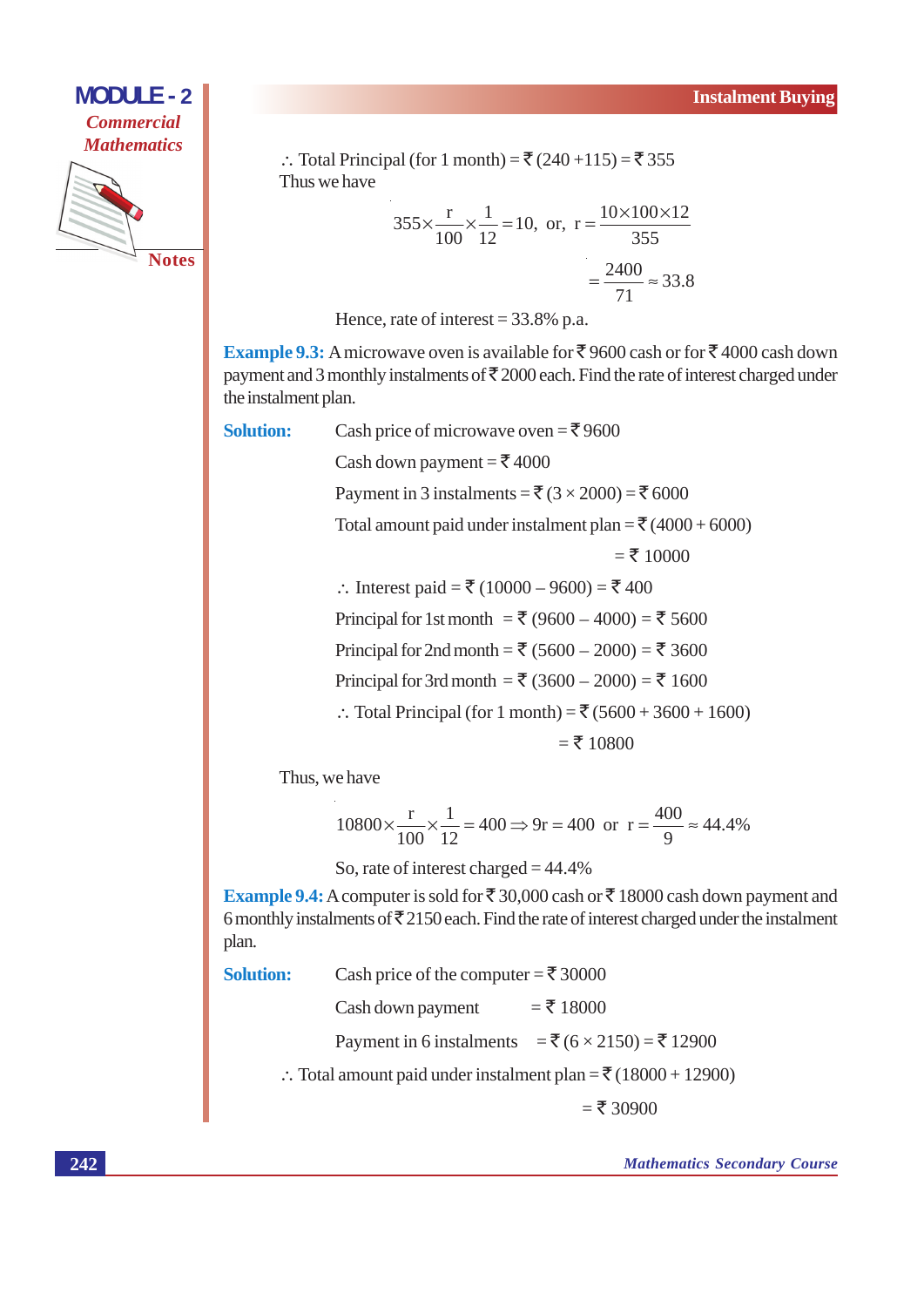∴ Interest paid = ₹ (30900 – 30000) = ₹ 900 Principal for 1st month = ₹ (30000 – 18000) = ₹ 12000 Principal for 2nd month = ₹ (12000 – 2150) = ₹ 9850 Principal for 3rd month = ₹ (9850 – 2150) = ₹ 7700 Principal for 4th month = ₹ (7700 – 2150) = ₹ 5550 Principal for 5th month = ₹ (5550 – 2150) = ₹ 3400 Principal for 6th month = ₹ (3400 – 2150) = ₹ 1250

∴ Total Principal for one month =  $\bar{x}$  (12000 + 9850 + 7700 + 5550 + 3400 + 1250)

$$
=
$$
  $\xi$  39750

 $\therefore$  We have

$$
39750 \times \frac{\text{r}}{100} \times \frac{1}{12} = 900 \Rightarrow \text{r} = \frac{900 \times 12 \times 100}{39750} = \frac{1440}{53}
$$

$$
= 27.17\%
$$

Thus, the rate of interest =  $27.17\%$  per annum.

**Note:** In Examples 2 to 4, observe that the Principal for the last month is less than the amount of the instalment. If interest is added to the last Principal, the sum will be equal to the amount of monthly instalment.



- 1. A table is sold for  $\bar{\xi}$  2000 cash or for  $\bar{\xi}$  600 as cash down payment, followed by  $\bar{\mathcal{F}}$  1500 paid after 2 months. Find the rate of interest charged under the instalment plan.
- 2. A cycle is sold for  $\overline{\xi}$  2700 cash or  $\overline{\xi}$  600 as cash down payment, followed by 3 monthly instalments of  $\overline{5}$  750 each. Find the rate of interest charged under the instalment plan.
- 3. A T.V. set is available for  $\overline{\xi}$  21000 cash or for  $\overline{\xi}$  4000 cash down payment and 6 equal monthly instalments of  $\bar{\mathfrak{F}}$  3000 each. Calculate the rate of interest charged under the instalment plan.
- 4. Anil purchased a computer monitor priced at  $\bar{\mathfrak{c}}$  6800 cash, under the instalment plan by making a cash down payment of  $\bar{\xi}$  2000 and 5 monthly instalments of  $\bar{\xi}$  1000 each. Find the rate of interest charged under the instalment plan.
- 5. A scooter can be purchased for ₹28000 cash or for ₹7400 as cash down payment followed by 4 equal monthly instalments of  $\bar{\tau}$  5200 each. Find the rate of interest charged under instalment plan.

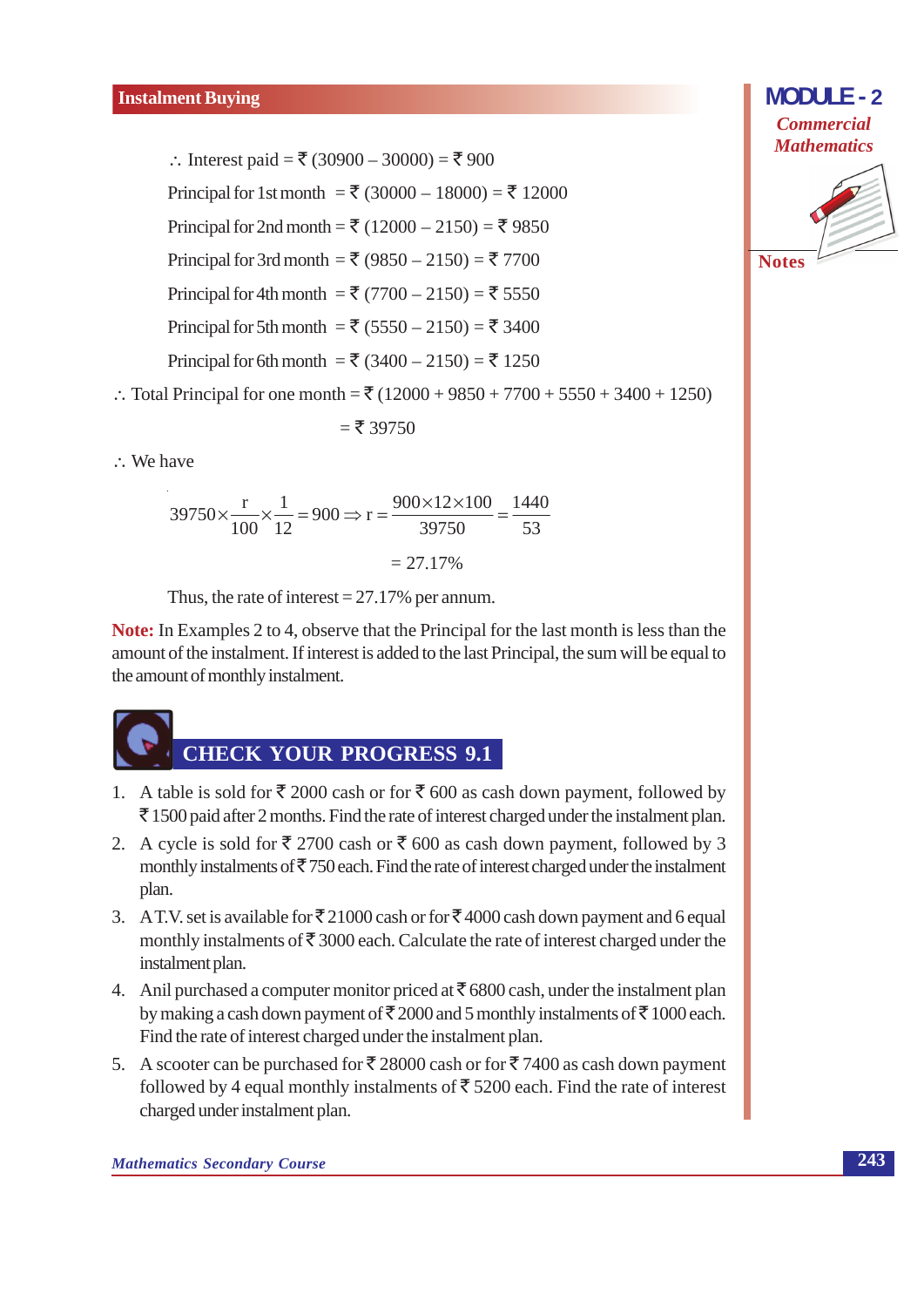

- 6. An air conditioner is sold for  $\overline{\xi}$  20,000 cash or  $\overline{\xi}$  12000 cash down payment followed by 4 monthly instalments of  $\bar{\mathfrak{F}}$  2200 each. Find the rate of interest under the instalment plan correct upto one decimal place.
- 7. An article is available for  $\overline{\xi}$  25000 cash or 20% cash down payment followed by 6 monthly instalments of  $\bar{\mathfrak{F}}$  3750 each. Calculate the rate of interest charged under the instalment plan.

#### 9.3 TO FIND THE AMOUNT OF INSTALMENT

Now, let us think the problem with the shopkeeper's angle. A shopkeeper purchases an article at some price and wants to offer an instalment plan to his customers, as he knows that more items can be sold in this way. Now he wishes to charge interest at a particular rate and wants to decide the cash down payment, the amount of equal instalments and the number of instalments.

Let us take some examples to illustrate the process.

**Example 9.5:** A ceiling fan is marked at  $\bar{\tau}$  1940 cash or for  $\bar{\tau}$  420 cash down payment followed by three equal monthly instalments. If the rate of interest charged under the instalment plan is 16% per annum, find the monthly instalment.

```
Solution:
      Cash price of ceiling fan = \t{5} 1940Cash down payment = \overline{\xi} 420
      Let each instalment = \bar{\bar{\tau}} x
      :. Amount paid in instalment plan = \overline{\xi} [420 + 3x]
      ∴ Interest paid = ₹ (420 + 3x – 1940) = ₹ (3x – 1520)
      The buyer owes to the seller for first month = \bar{x} 1520
      The buyer owes to the seller for 2nd month = \bar{\mathfrak{F}}(1520 - x)The buyer owes to the seller for 3rd month = \bar{z} (1520 – 2x)
      ∴ Totol principal for one month = \bar{z} [4560 – 3x]
      Rate of interest = 16\%\therefore (3x - 1520) = (4560 - 3x) \frac{16}{100} \cdot \frac{1}{12}25(3x-1520) = (1520-x)i.e., 76x = 39520x = 520\alphaSo, the amount of each instalment = \overline{5}520
```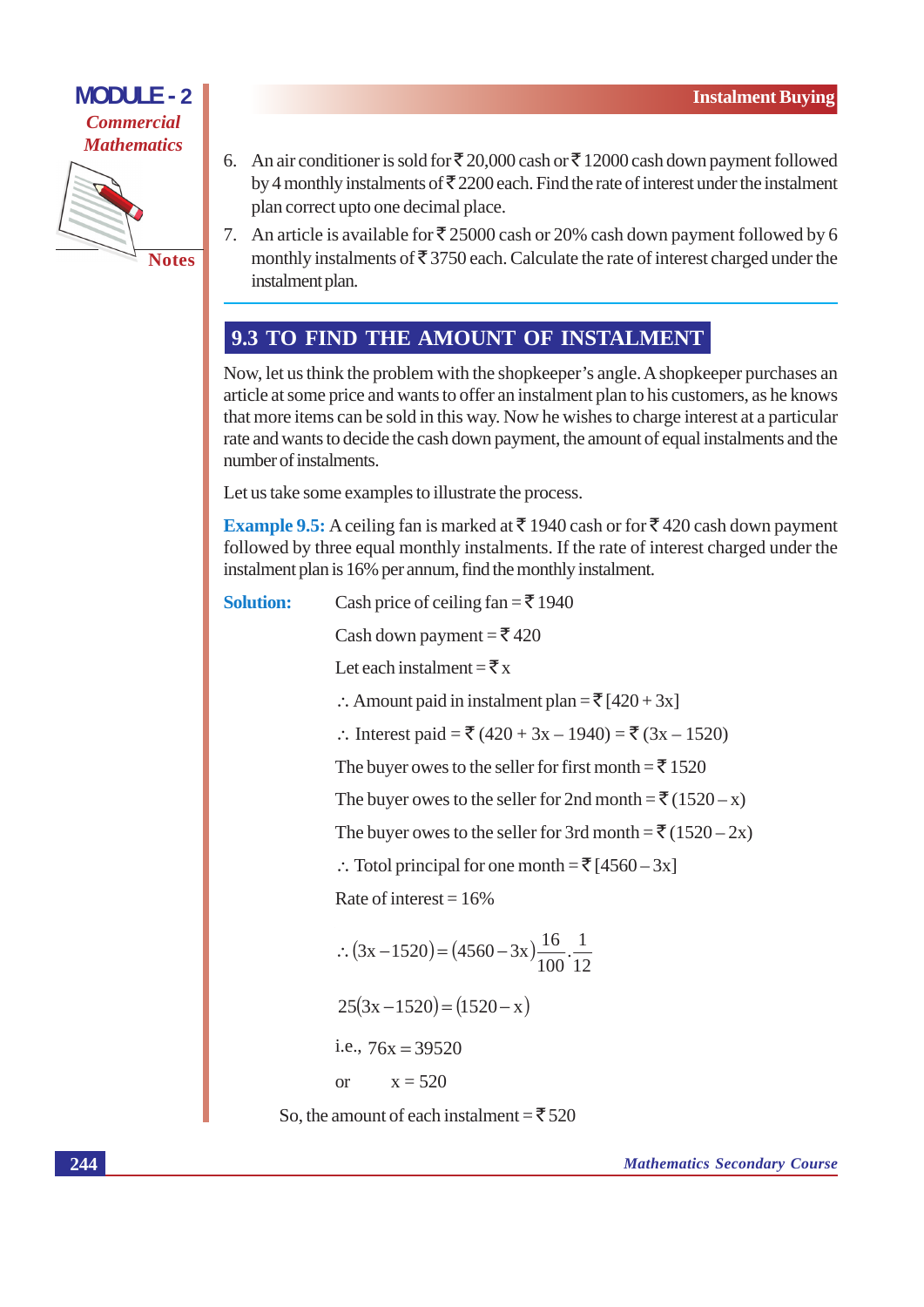#### **Instalment Buying**

**Example 9.6:** A computer is available for  $\overline{\xi}$  34000 cash or  $\overline{\xi}$  20000 cash down payment together with 5 equal monthly instalments. If the rate of interest charged under the instalment plan is 30% per annum, calculate the amount of each instalment.

**Solution:** Cash price =  $\overline{\xi}$  34000

Cash down payment =  $\overline{\xi}$  20000

Balance to be paid in 5 equal instalments =  $\bar{\bar{\xi}}$  14000

Let each instalment be  $\bar{\xi}_x$ 

So, interest charged under instalment plan =  $\overline{\xi}$  (5x - 14000)

The buyer owes to the seller for

1st month 2nd month 3rd month 4th month 5th month ₹ 14000 ₹ $(14000-x)$ ₹  $(14000 - 2x)$ ₹ $(14000 - 3x)$ ₹ $(14000 - 4x)$ 

Therefore, total principal for one month =  $\overline{\xi}$  [70000 – 10x]

So, 
$$
(5x - 14000) = (70000 - 10x) \times \frac{30}{100} \times \frac{1}{12}
$$
  
\n
$$
40 (5x - 14000) = 10(7000 - x)
$$
\n
$$
20x - 56000 = 7000 - x
$$
\nor 21x = 63000  
\nor x = 3000

Thus, the amount of each instalment =  $\bar{\mathfrak{F}}$  3000

**Example 9.7:** The cost of a washing machine is  $\bar{\xi}$  12000. The company asks for  $\bar{\xi}$  5200 in advance and the rest to be paid in equal monthly instalments. The rate of interest to be charged is 12% per annum. If a customer can pay  $\bar{\tau}$  1400 each month, then how many instalments he will have to pay?

Let number of instalments be 'n' **Solution:** Cash price of washing machine =  $\bar{\bar{\xi}}$  12000 Price under instalment plan =  $\overline{(}5200 + 1400n)$  $=\xi$  (5200 + 1400*n* – 12000)  $\therefore$  Interest charged  $=$  ₹ (1400*n* – 6800) Principal owed each month is First month =  $\overline{5}$  6800

2nd month = ₹ 5400

**Mathematics Secondary Course** 

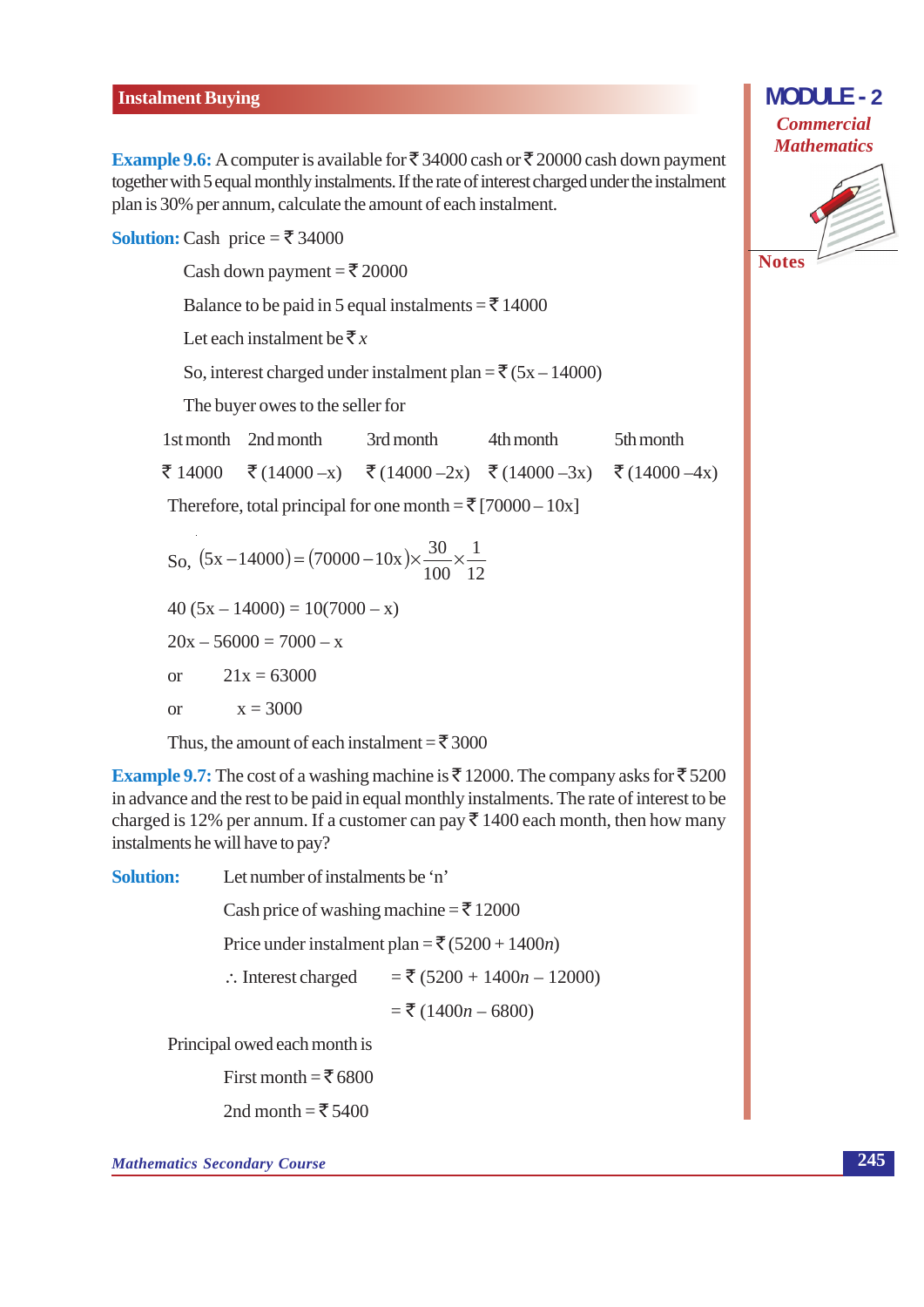

3rd month =  $\overline{5}$  4000

4th month = ₹2600

5th month = ₹1200

 $6th$  month = nil

Total for one month = ₹ 20000

So, 
$$
20000 \times \frac{12}{100} \times \frac{1}{12} = (1400n - 6800)
$$

 $1400 n = 7000$  i.e.  $n = 5$ 

Thus, the number of instalments  $= 5$ 

#### **CHECK YOUR PROGRESS 9.2**

1. A scooter is available for ₹ 30000 cash or for ₹ 15000 cash down payment and 4 equal monthly instalments. If the rate of interest charged under the instalment plan is

 $33\frac{1}{2}\%$ , find the amount of each instalment.

2. A microwave oven is available for ₹9600 cash or for ₹4000 cash down payment and

3 equal monthly instalments. If the rate of interest charged is  $22\frac{2}{9}$ % per annum, find the amount of each instalment.

- 3. An article is sold for ₹5000 cash or for ₹1500 cash down payment followed by 5 equal monthly instalments. If the rate of interest charged is 18% p.a., compute the amount of each monthly instalment.
- 4. An article is sold for  $\overline{\xi}$  500 cash or  $\overline{\xi}$  150 cash down payment followed by 5 equal monthly instalments. If the rate of interest charged is 18% per annum, compute the monthly instalment.

#### 9.4 TO FIND CASH PRICE

Let us now take problems where we are to find the cash price of an article when in the instalment scheme, amount of each equal instalment, the rate of interest, the number of instalments and the amount of cashdown payment, are given.

**Example 9.8:** A bicycle is sold for  $\bar{\mathcal{F}}$  500 cash down payment and  $\bar{\mathcal{F}}$  610 after one month. If the rate of interest being charged is 20% p.a., find the cash price of the bicycle.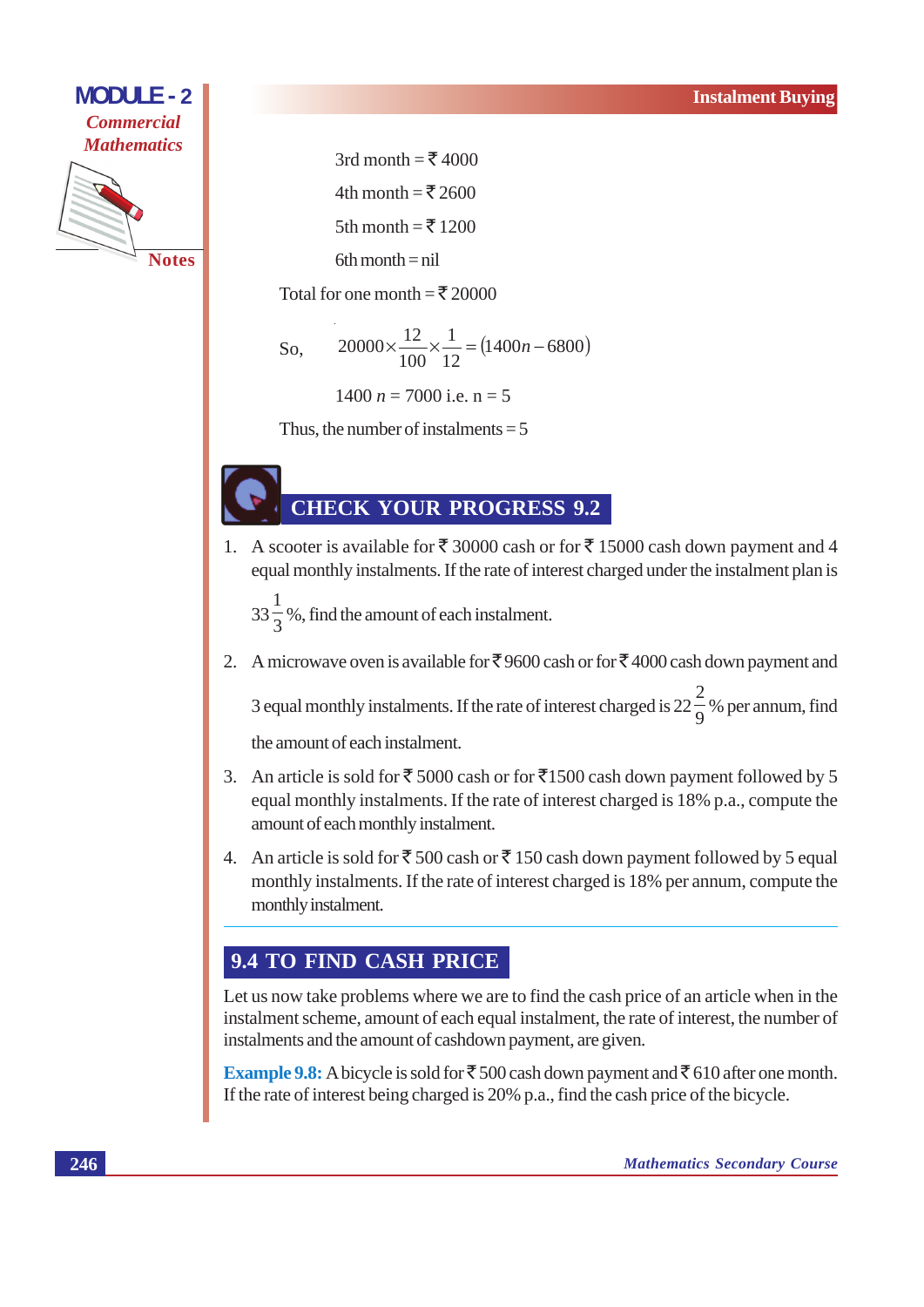#### **Instalment Buying**

#### **Solution:**

Cash down payment =  $\bar{\bar{\xi}}$  500

Amount of instalment paid after one month =  $\bar{5}610$ 

Rate of interest =  $20\%$ 

Thus we have to find present value (i.e. Principal) of Rs. 610 paid after one month.

So, 
$$
610 = \left[ \text{(Principal)} \times \frac{20}{100} \times \frac{1}{12} + \text{Principal} \right]
$$
  
\n $\Rightarrow 610 = \text{Principal} \left( 1 + \frac{20}{1200} \right) \text{ or Principal} = \frac{1}{200} = \frac{610 \times 1200}{1220} = \frac{1}{200} = \frac{1}{200} = \frac{1}{200} = \frac{1}{200} = \frac{1}{200} = \frac{1}{200} = \frac{1}{200} = \frac{1}{200} = \frac{1}{200} = \frac{1}{200} = \frac{1}{200} = \frac{1}{200} = \frac{1}{200} = \frac{1}{200} = \frac{1}{200} = \frac{1}{200} = \frac{1}{200} = \frac{1}{200} = \frac{1}{200} = \frac{1}{200} = \frac{1}{200} = \frac{1}{200} = \frac{1}{200} = \frac{1}{200} = \frac{1}{200} = \frac{1}{200} = \frac{1}{200} = \frac{1}{200} = \frac{1}{200} = \frac{1}{200} = \frac{1}{200} = \frac{1}{200} = \frac{1}{200} = \frac{1}{200} = \frac{1}{200} = \frac{1}{200} = \frac{1}{200} = \frac{1}{200} = \frac{1}{200} = \frac{1}{200} = \frac{1}{200} = \frac{1}{200} = \frac{1}{200} = \frac{1}{200} = \frac{1}{200} = \frac{1}{200} = \frac{1}{200} = \frac{1}{200} = \frac{1}{200} = \frac{1}{200} = \frac{1}{200} = \frac{1}{200} = \frac{1}{200} = \frac{1}{200} = \frac{1}{200} = \frac{1}{200} = \frac{1}{200} = \frac{1}{200} = \frac{1}{200} = \frac{1}{200} = \frac{1}{200} = \frac{1}{200} = \frac{1}{200} = \frac{1}{200} = \$ 

∴ The cash price of bicycle =  $\bar{x}$  (500 + 600) =  $\bar{x}$  1100

**Example 9.9:** A camera is sold for ₹ 2500 as cash down payment and ₹ 2100 after 3 months. If the rate of interest charged is 20% p.a., find the cash price of the camera.

**Solution:** Cash down payment =  $\overline{\xi}$  2500 Instalment paid after 3 months =  $\overline{\xi}$  2100 Rate of interest =  $20\%$  p.a. So, Principal amount for  $\bar{\mathfrak{r}}$  2100  $=\bar{\xi} \frac{2100\times100}{100+20\times\frac{3}{12}} = \bar{\xi} \frac{2100\times1200}{1260}$  $=$  ₹ 2000 Therefore, cash price = ₹ (2500 + 2000) = ₹ 4500 **Alternative Method:** 

Let cash price be  $\bar{\mathbf{\tau}}$  x.

Cash down payment =  $\overline{\xi}$  2500

Instalment paid =  $\overline{5}$  2100

∴ Interest =  $\overline{\xi}$  (4600 – x)

Principal for the instalment =  $\overline{\xi}(x-2500)$ 

$$
\therefore (4600 - x) = (x - 2500) \times \frac{3}{12} \times \frac{20}{100} = \frac{x - 2500}{20}
$$
  
20(4600 - x) = x - 2500

or 
$$
21x = 92000 + 2500
$$

 $\alpha$ 

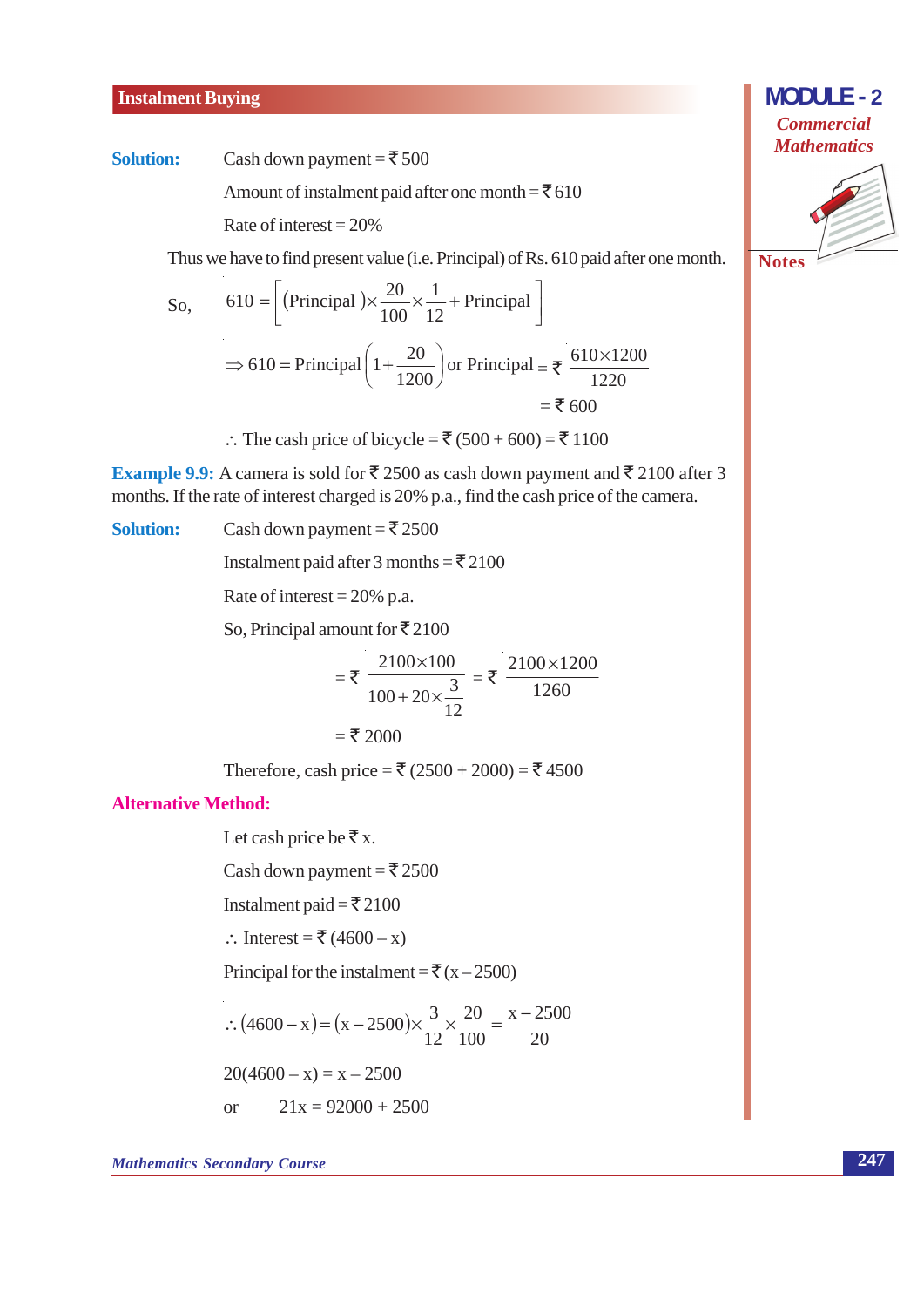

 $21x = 94500$  $\alpha$ <sup>r</sup>  $x = 4500$  $\alpha$ Hence, cash price =  $\overline{\xi}$  4500

**Example 9.10:** A mixi was purchased by paying  $\bar{\xi}$  360 as cash down payment followed by three equal monthly instalments of  $\bar{\xi}$  390 each. If the rate of interest charged under instalment plan is 16% p.a., find the cash price of the mixi.

**Solution:** 

Let the cash price of the mixi be  $\bar{x}$  x Cash down payment =  $\bar{\bar{\xi}}$  360 Amount paid in 3 instalments =  $\bar{\mathfrak{F}}(3 \times 390) = \bar{\mathfrak{F}} 1170$ Total paid = ₹ (360 + 1170) = ₹ 1530 ∴ Interest = ₹  $(1530 - x)$ Principal for 1st month =  $\overline{\xi}(x-360)$ Principal for 2nd month = ₹ (x – 360 – 390) = ₹ (x – 750) Principal for 3rd month = ₹  $(x - 750 - 390) = ₹ (x - 1140)$ Total principal for one month = ₹  $[x - 360 + x - 750 + x - 1140]$  $=\xi$  [3x - 2250]  $(1530 - x) = (3x - 2250) \times \frac{1}{12} \times \frac{16}{100} = \frac{(x - 750)}{25}$ So.  $25(1530 - x) = x - 750$  $26x = 38250 + 750 = 39000$  $\alpha$ <sup>r</sup>  $x = \frac{39000}{26} = 1500$ <sub>or</sub>

Thus, the cash price of mixi =  $\overline{5}$  1500

## **HECK YOUR PROGRESS 9.3**

- 1. A table was purchased by paying a cash down payment of  $\overline{5}$  750 followed by  $\overline{5}$  436 after a period of 6 months. If the rate of interest charged is 18% p.a., what is the cash price of the table?
- 2. A refrigerator was purchased for a cashdown payment of  $\overline{5}$  7000 followed by a sum of  $\overline{\xi}$  3180 after 3 months. If the rate of interest charged is 24% p.a., find the cash price of the refrigerator.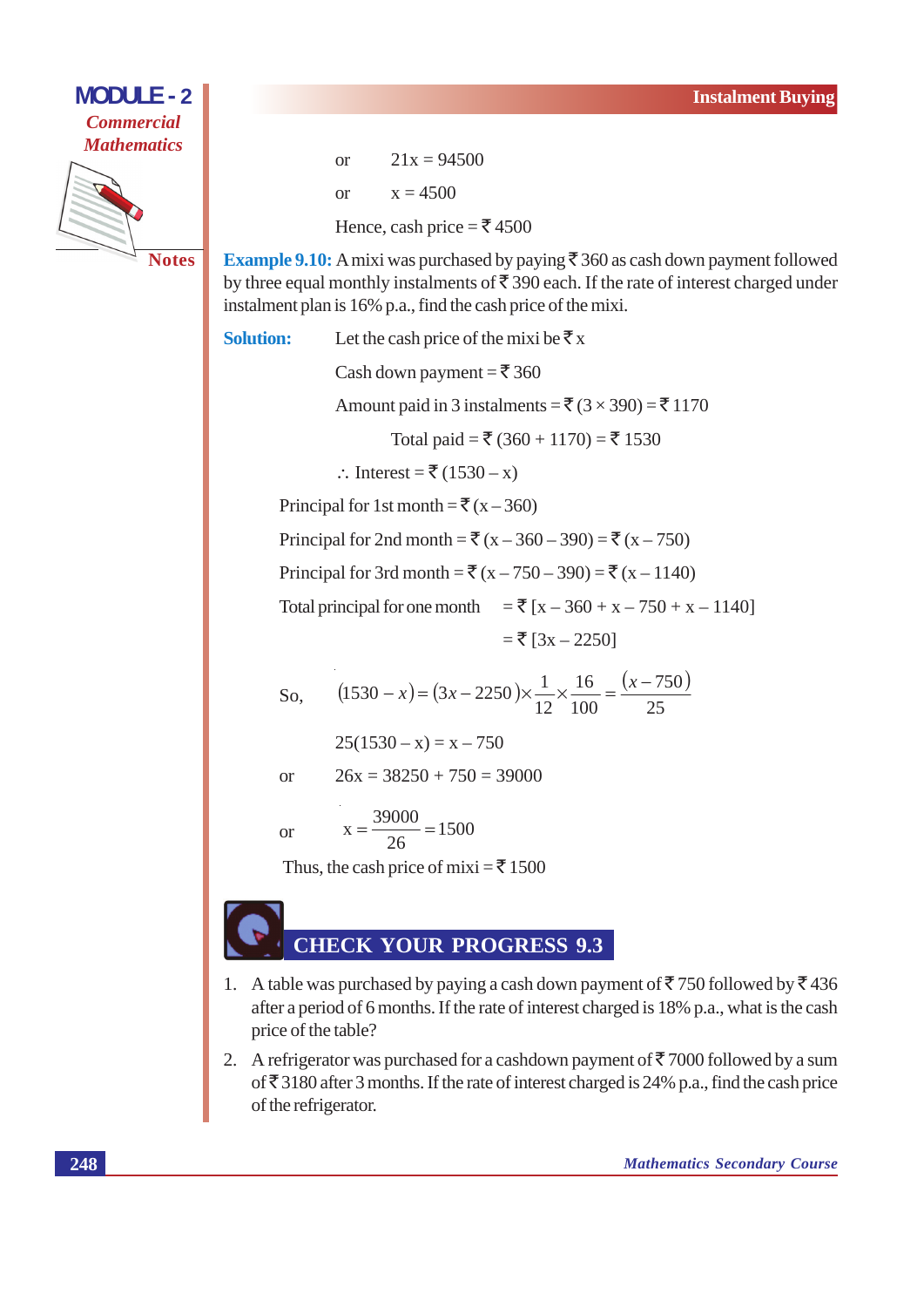- 3. A cooking range is available for  $\overline{\xi}$  520 cash down payment followed by 4 equal monthly instalments of  $\overline{\xi}$  520 each. If the rate of interest charged is 25% per annum, find the cash price of the cooking range.
- 4. A ceiling fan was purchased for  $\bar{\mathfrak{Z}}$  210 as cash down payment followed by three equal instalments of  $\bar{\mathcal{F}}$  260 each. If the rate of interest charged under the instalment plan is 16% p.a., then find the cash price of the ceiling fan.
- 5. An electrical oven was purchased for  $\bar{\tau}$  1500 cash down payment, followed by five equal monthly instalments of  $\bar{\xi}$  440 each. If the rate of interest charged per annum under the instalment plan is 24%, find the cash price of the oven

#### 9.5 PROBLEMS INVOLVING COMPOUND INTEREST

In instalment buying which involved monthly instalments with the total time period being less than a year, simple interest was used.

Sometimes the individuals take long-term loans, for purposes like, buying a house, a car or setting up a factory etc. In that case, the instalments are to be paid annually for a long period and therefore involves the use of compound interest. Even in instalment buying for a period less than a year, sometimes the seller charges compound interest when the instalments are semi annually or quarterly.

Now, we shall take some problems involving compound interest.

**Example 9.11:** A refrigerator is available for ₹12000 cash or ₹3600 cash down payment along with 2 equal half yearly instalments. If the dealer charges an interest of 20% p.a. compounded semi-annually, under the instalment plan, find the amount of each instalment.

Cash price of refrigerator =  $\overline{5}$  12000 **Solution:** 

Cash down payment =  $\overline{\xi}$  3600

Balance = ₹8400

Rate of interest =  $20\%$  p.a. or 10% semi-annually

Let each monthly instalment be  $\bar{\xi}x$ , then we shall find the present value (or the Principal) for each instalment.

Let  $P_1$ ,  $P_2$  be the present values of first, 2nd conversion period respectively.

$$
\therefore x = P_1 \left( 1 + \frac{10}{100} \right)^1 \text{ and } x = P_2 \left( 1 + \frac{10}{100} \right)^1
$$
  
Therefore,  $P_1 = \frac{10}{11} x$  and  $P_2 = \left( \frac{10}{11} \right)^2 x$   
we we have  $\frac{10}{11} x + \frac{100}{100} x = 8400$ 

Thus, we have,  $\frac{1}{11}x + \frac{1}{121}x = 8400$ 

#### **MODULE-2 Commercial Mathematics**



249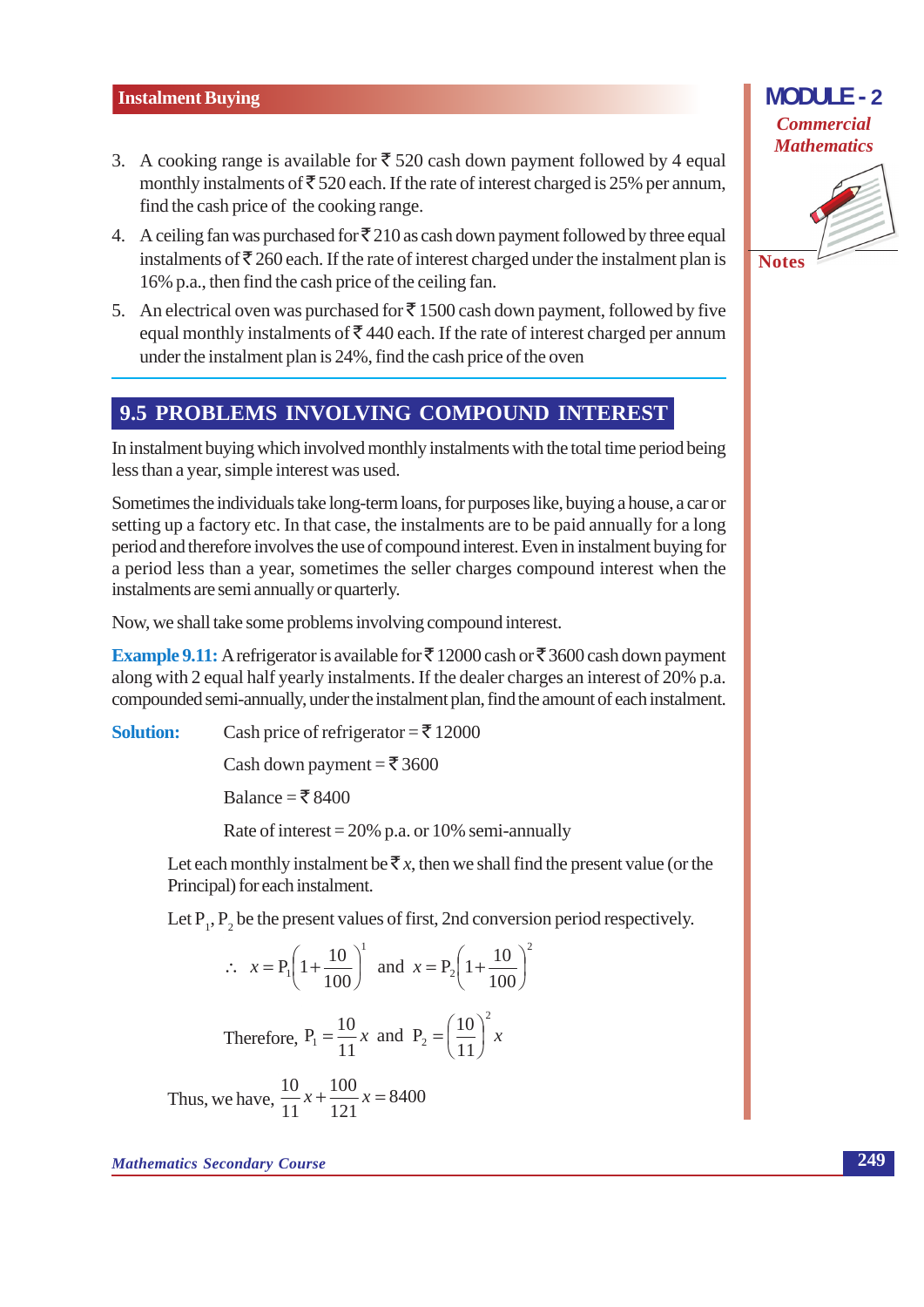

or 
$$
x = \frac{8400 \times 121}{210} = 4840
$$

Thus, the amount of each instalment =  $\bar{\xi}$  4840.

**Example 9.12:** A washing machine was available for  $\bar{\tau}$  15000 cash but was purchased under an instalment plan after paying  $\bar{\xi}$  2250 as cash down payment followed by two equal half yearly instalments. If interest charged was 8% per annum compounded semiannually, find the value of each instalment.

**Solution:** Cash price of the washing machine =  $\bar{\bar{\xi}}$  15000

Cash down payment =  $\overline{\xi}$  2250

Balance to be paid = ₹ [15000 - 2250] = ₹ 12750

Rate of interest =  $8\%$  p.a. =  $4\%$  semi-annually

Let each instalment be  $\bar{\bar{\mathcal{R}}} x$  (semi-annually) and

 $P_1$ ,  $P_2$  be the present values respectively of the two instalments, then

 $\therefore$   $x = P_1 \left( 1 + \frac{4}{100} \right)^1$  and  $x = P_2 \left( 1 + \frac{4}{100} \right)^2$ 

This gives  $P_1 = \frac{25}{26}x$  and  $P_2 = \left(\frac{25}{26}\right)^2 x$ 

Hence, 
$$
12750 = \frac{25}{26}x + \left(\frac{25}{26}\right)^2 x = \frac{25}{26}x \left(1 + \frac{25}{26}\right) = \frac{25}{26} \cdot \frac{51}{26}x
$$

$$
\Rightarrow x = 12750 \times \frac{26}{25} \times \frac{26}{51} = 6760
$$

Thus, each instalment =  $\overline{5}$  6760.

**Example 9.13:** A juicer is available for  $\bar{\tau}$  3500 cash but was sold under instalment plan where the purchaser agreed to pay  $\bar{\tau}$  1500 cash down and 3 equal quarterly instalments. If the dealer charges interest at 12% p.a. compounded quarterly, find the amount of each instalment to the nearest rupee.

**Solution:** 

Cash price of the juicer = ₹3500 Cash down payment =  $\overline{\xi}$  1500 Balance to be paid = ₹ (3500 – 1500) = ₹ 2000 Rate of interest = 12% p.a. =  $\frac{12}{4}$  = 3% quarterly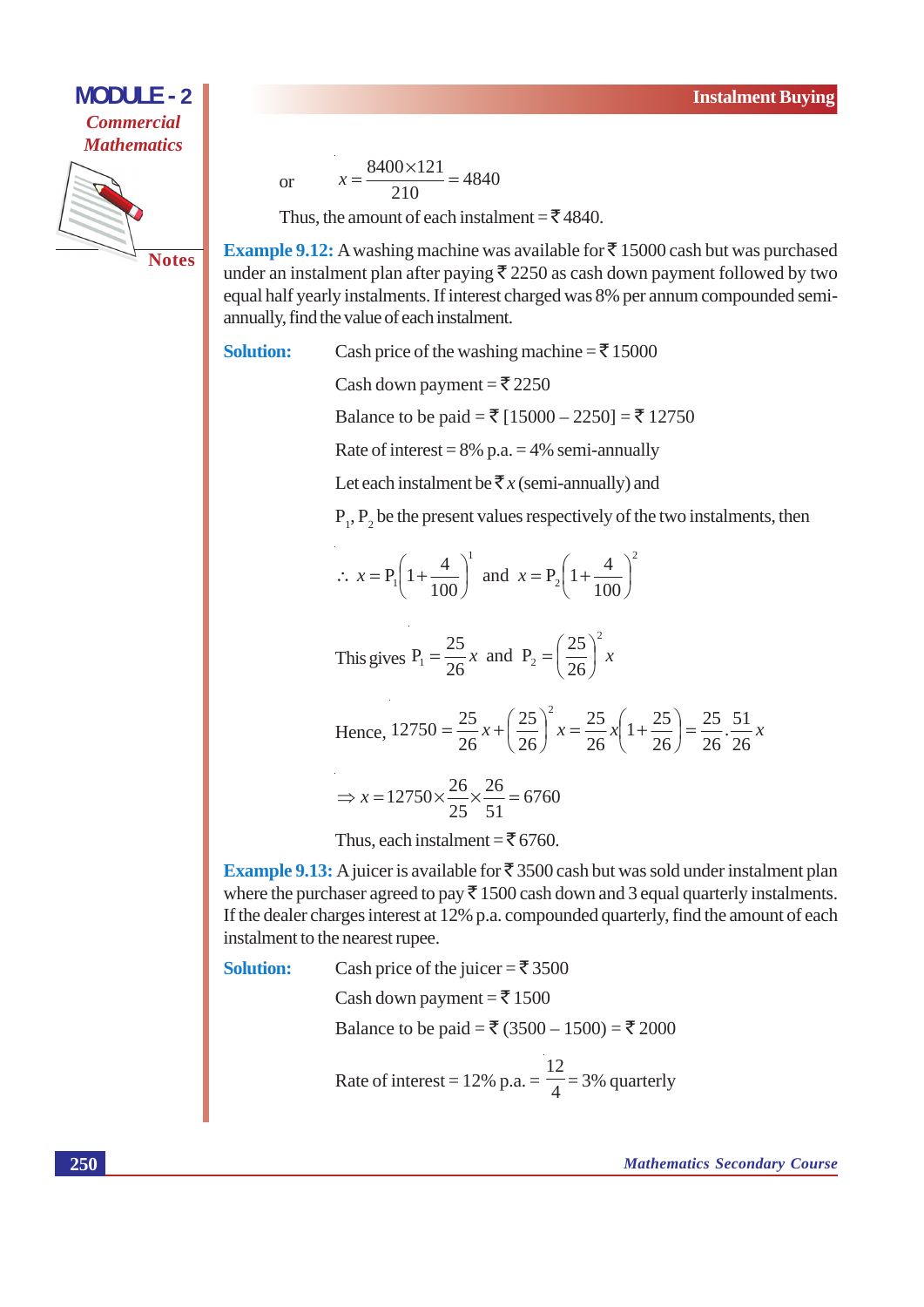

Let the amount of each instalment be Rs. x and P,  $P_2$ ,  $P_3$  respectively be their present values, then

$$
x = P_1 \left( 1 + \frac{3}{100} \right), \quad x = P_2 \left( 1 + \frac{3}{100} \right)^2 \text{ and } x = P_3 \left( 1 + \frac{3}{100} \right)^3
$$
  
\n
$$
P_1 = \frac{100}{103} x, \quad P_2 = \left( \frac{100}{103} \right)^2 x \text{ and } P_3 = \left( \frac{100}{103} \right)^3 x
$$
  
\n
$$
\frac{100}{103} x + \left( \frac{100}{103} \right)^2 x + \left( \frac{100}{103} \right)^3 x = 2000 \Rightarrow \frac{100}{103} x \left[ 1 + \frac{100}{103} + \left( \frac{100}{103} \right)^2 \right] = 2000
$$
  
\n
$$
x = 2000 \times \frac{103}{100} \times \frac{(103)^2}{30909} = \text{F } 707
$$

∴ Each instalment =  $\overline{5}$  707

**Example 9.14:** A television set is sold for  $\bar{\tau}$  7110 cash down payment along with 2 equal monthly instalments of  $\overline{5}$  5581.50 each. If the dealer charges interest at 20% p.a. compounded monthly under the instalment plan, find the cash price of the television set.

**Solution:** Cash down payment =  $\overline{5}$  7110 Amount of each monthly instalment = ₹ 5581.50 = ₹  $\frac{11163}{2}$ Rate of interest = 20% p.a. =  $\frac{20}{12}$  monthly Let  $P_1$ ,  $P_2$  be the Principals for 1st and 2nd instalment respectively  $rac{11163}{2}$  = P<sub>1</sub> $\left(1+\frac{20}{1200}\right)$  and  $\frac{11163}{2}$  = P<sub>2</sub> $\left(1+\frac{20}{1200}\right)^2$ This gives  $P_1 = \frac{11163}{2} \times \frac{60}{61} = Rs.5490$  and  $P_2 = \frac{11163}{2} \times \frac{60}{61} \times \frac{60}{61} = Rs.5400$ Thus, cash Price = ₹  $[7110 + 5490 + 5400] = ₹ 18000$ 

**Example 9.15:** A dealer offeres a micro-oven for  $\bar{\xi}$  5800 cash. A customer agrees to pay ₹1800 cash down and 3 equal annual instalments. If the dealer charges interest at 12% p.a. compounded annually, what is the amount of each instalment.

**Solution:** Cash price of the micro-oven = ₹5800 Cash down payment =  $\overline{5}$  1800 Balance to be paid = ₹ 4000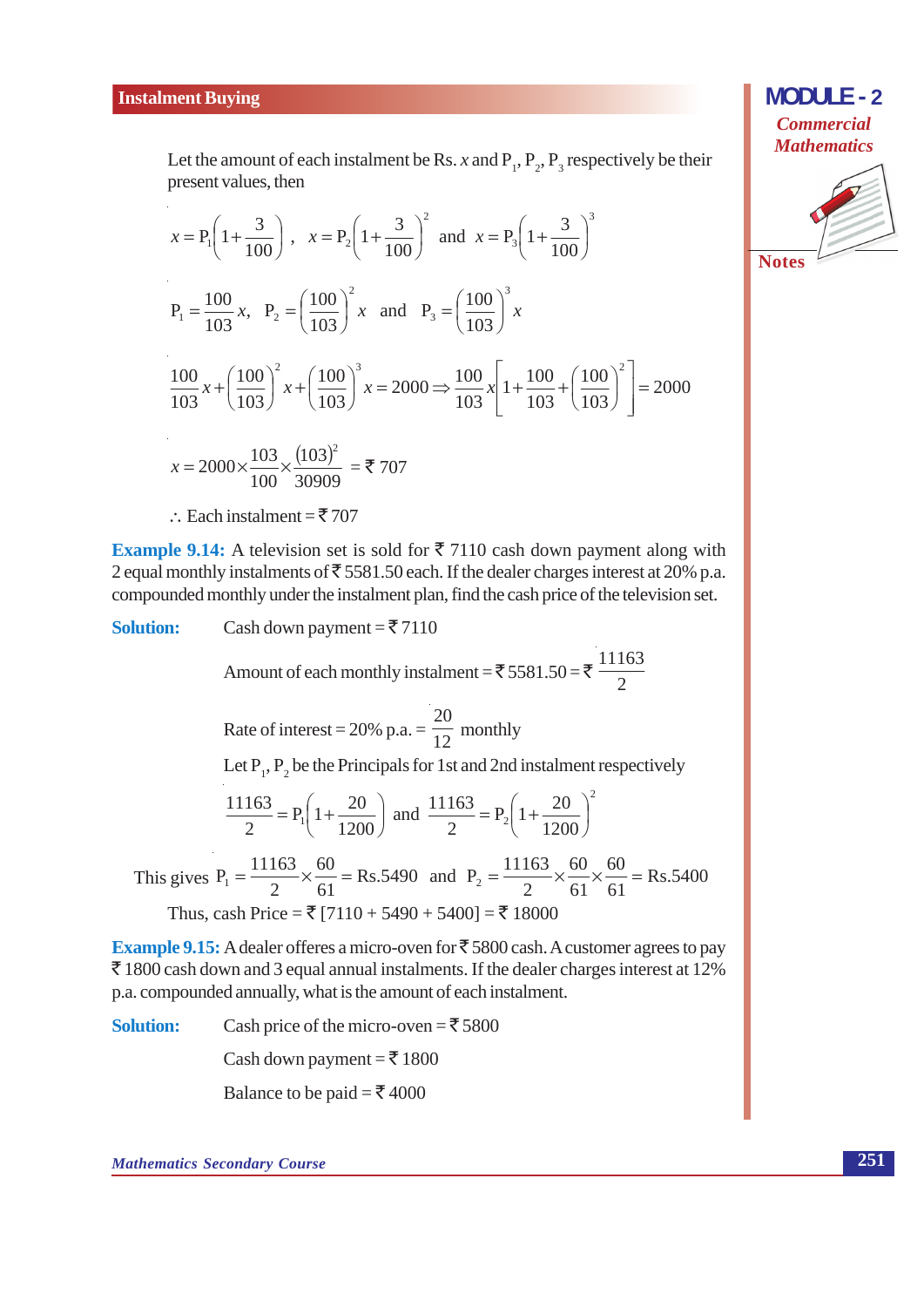

Rate of interest =  $12\%$  p.a. compounded annually

 $\therefore$  Let Rs. x be the amount of each instalment and P<sub>1</sub>, P<sub>2</sub>, P<sub>3</sub> be the principals for each instalment respectively.

$$
\therefore x = P_1 \left( 1 + \frac{12}{100} \right), \quad x = P_2 \left( 1 + \frac{12}{100} \right)^2 \text{ and } x = P_3 \left( 1 + \frac{12}{100} \right)^2
$$
  
\n
$$
\Rightarrow P_1 = \frac{25}{28} x, \quad P_2 = \left( \frac{25}{28} \right)^2 x \text{ and } P_3 = \left( \frac{25}{28} \right)^3 x
$$
  
\n
$$
\therefore \frac{25}{28} x + \left( \frac{25}{28} \right)^2 x + \left( \frac{25}{28} \right)^3 x = 4000
$$
  
\nor 
$$
\frac{25}{28} x \left( 1 + \frac{25}{28} + \frac{625}{784} \right) = 4000
$$
  
\nor 
$$
x = 4000 \times \frac{28}{25} \times \frac{784}{2109} = 1665.40
$$

Hence each instalment =  $\overline{5}$  1665.40

Example 9.16: A flat is available for ₹1600000 cash or ₹585500 cash down payment and three equal half yearly instalments. If the interest charged is 16% per annum compounded half yearly, calculate the value of each instalment. Find also the total interest charged.

**Solution:** 

Cash price of the flat =  $\overline{5}$  1600000

Cash down payment =  $\overline{5}$  585500

Balance to be paid =  $\overline{5}$  1014500

Rate of interest =  $16\%$  per annum = 8% semi annually

Let the amount of each instalment be  $\bar{\tau}$  x and Let P<sub>1</sub>, P<sub>2</sub> and P<sub>3</sub> be the Principals for each instalment respectively.

So, 
$$
x = P_1 \left( 1 + \frac{8}{100} \right)
$$
 or  $x = P_1 \left( \frac{27}{25} \right)$  or  $P_1 = x \left( \frac{25}{27} \right)$   
\nSimilarly,  $P_2 = x \left( \frac{25}{27} \right)^2$  and  $P_3 = x \left( \frac{25}{27} \right)^3$   
\n $\therefore P_1 + P_2 + P_3 = 1014500$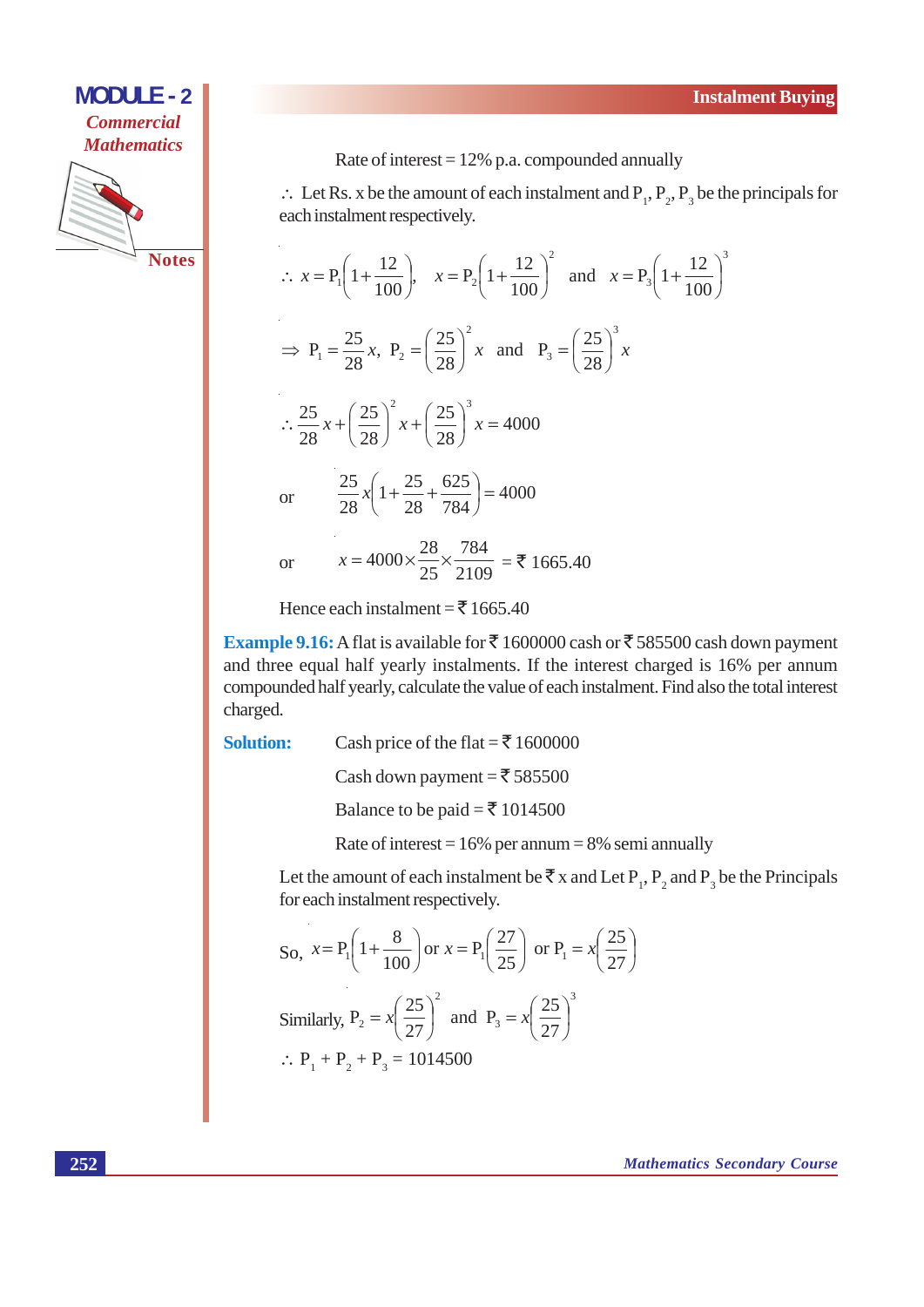$$
x\left(\frac{25}{27}\right) + x\left(\frac{25}{27}\right)^2 + x\left(\frac{25}{27}\right)^3 = 1014500
$$
  
\n
$$
x\left(\frac{25}{27}\right)\left[1 + \frac{25}{27} + \left(\frac{25}{27}\right)^2\right] = 1014500
$$
  
\n
$$
x \cdot \frac{25}{27} \cdot \frac{2029}{729} = 1014500
$$
  
\n
$$
x = \frac{1014500 \times 27 \times 729}{25 \times 2029}
$$
  
\n
$$
= ₹ 393660
$$
  
\nInterest paid = ₹ [393660 × 3 – 1014500]  
\n
$$
= ₹ [1180980 - 1014500]
$$
  
\n
$$
= ₹ 166480.
$$



# **CHECK YOUR PROGRESS 9.4**

- 1. A bicycle is available for  $\bar{\xi}$  1661 cash or by paying  $\bar{\xi}$  400 cash down and balance in three equal half yearly instalments. If the interest charged is 10% per annum compounded semi-annually, find the instalment.
- 2. A washing machine is available for  $\bar{\xi}$  15000 cash or  $\bar{\xi}$  2000 cash down with two equal half yearly instalments. If the rate of interest charged is 16% per annum compounded half yearly, find the instalment.
- 3. Kamal purchased a computer in instalment plan by paying  $\overline{\xi}$  5612.50 cash down followed by three equal quarterly instalments of  $\overline{5}$  8788 each. If the rate of interest charged was 16% per annum, compounded quarterly, find the cash price of the computer. Also find the total interest charged.
- 4. A car was available for  $\overline{\xi}$  70000 cash or by paying  $\overline{\xi}$  21200 cash down along with three equal annual instalments. If the dealer charges interest of 25% per annum, compounded annually, find the amount of each instalment.
- 5. A microwave oven was purchased by paying a cash down payment of  $\bar{\mathcal{F}}$  2800 along with 2 equal annual instalments of  $\bar{\bar{\xi}}$  2420 each. If the rate of interest charged under the instalment plan was 10% p.a. compounded annually, find the cash price of the article.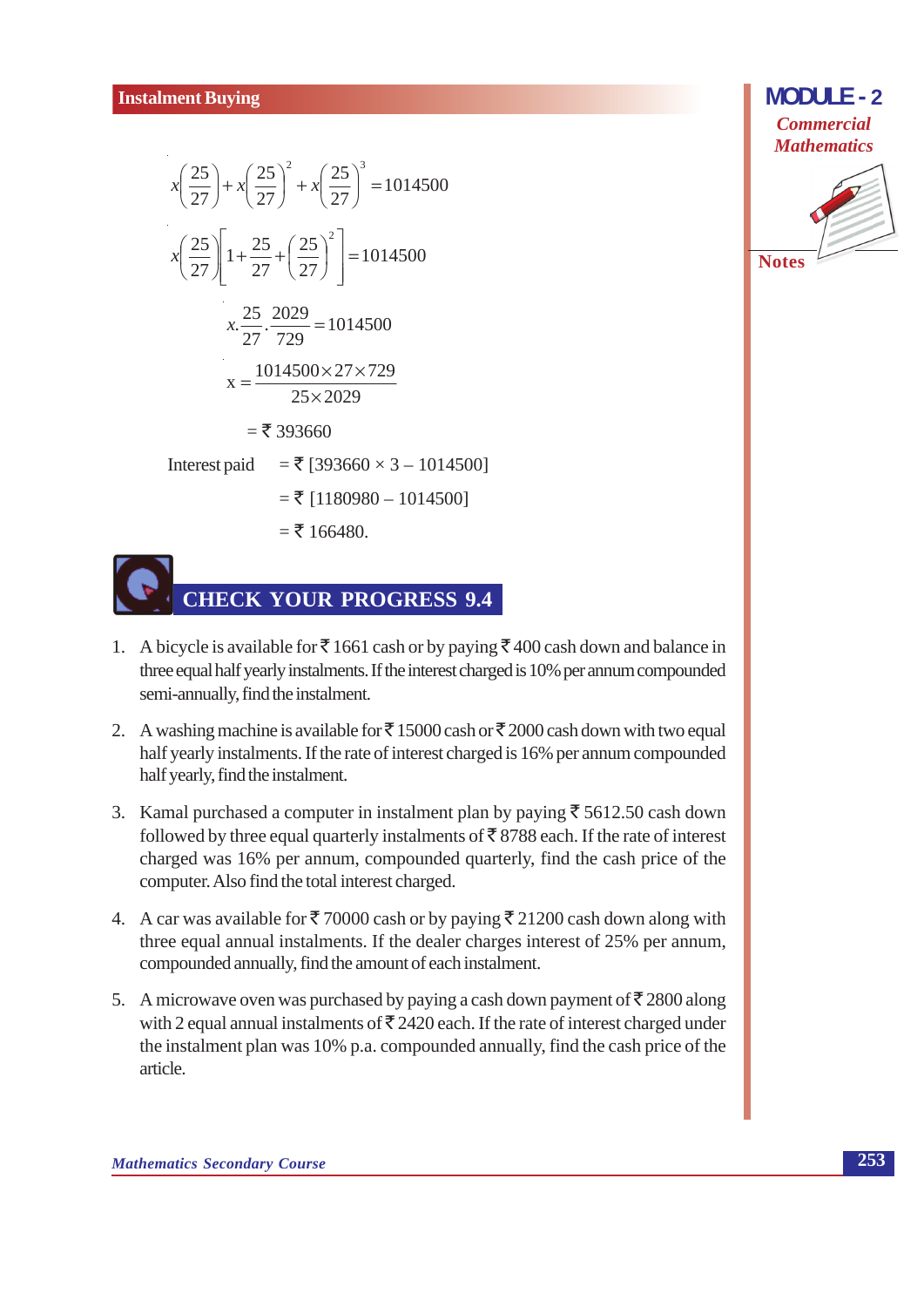

**LET US SUM UP** 

- Under an instalment scheme, the customer, after making a partial payment in the beginning takes away the article for use, after signing the agreement to pay the balance amount in instalments.
- Under instalment plan, the buyer pays some extra amount, which is **interest** on the deferred payments.
- Instalment scheme encourages the buyer to save at regular intervals, so as to pay the instalments.
- The price at which the article is available, if full payment is made in cash, is called the cash price of the article.
- The partial payment made at the time of purchase under instalment plan is called **Cash** down payment.
- The payments, which the buyer has to make at regular intervals, are called instalments.

## **TERMINAL EXERCISE**

- 1. A sewing machine is available for  $\overline{5}2600$  cash payment or under an instalment plan for ₹ 1000 cash down payment and 3 equal monthly instalments of ₹ 550 each. Find the rate of interest charged under the instalment plan.
- 2. Anil purchased a typewriter priced at  $\bar{\tau}$  8000 cash payment under the instalment plan by making a cashdown payment of  $\bar{\mathfrak{F}}$  3200 and 5 equal monthly instalments of  $\bar{\mathfrak{F}}$  1000 each. Find the rate of interest charged under the instalment plan.
- 3. A table is sold for ₹2000 cash or ₹500 as cash payment followed by 4 equal monthly instalments of  $\bar{\mathcal{F}}$  400 each. Find the rate of interest charged under the instalment plan.
- 4. A T.V. set has a cash price of  $\overline{5}$  7500 or  $\overline{5}$  2000 as cash down payment followed by 6 monthly instalments of  $\bar{\tau}$  1000 each. Find the rate of interest charged under instalment plan.
- 5. An article is available for  $\bar{\xi}$  7000 cash or for  $\bar{\xi}$  1900 cash down payment and six equal monthly instalments. If the rate of interest charged is  $2\frac{1}{2}$ % per month, determine each instalment
- 6. An article is sold for  $\overline{\xi}$  1000 cash or Rs. 650 cash down payment followed by 5 equal monthly instalments. If the rate of interest charged is 18% per annum, compute the monthly instalment.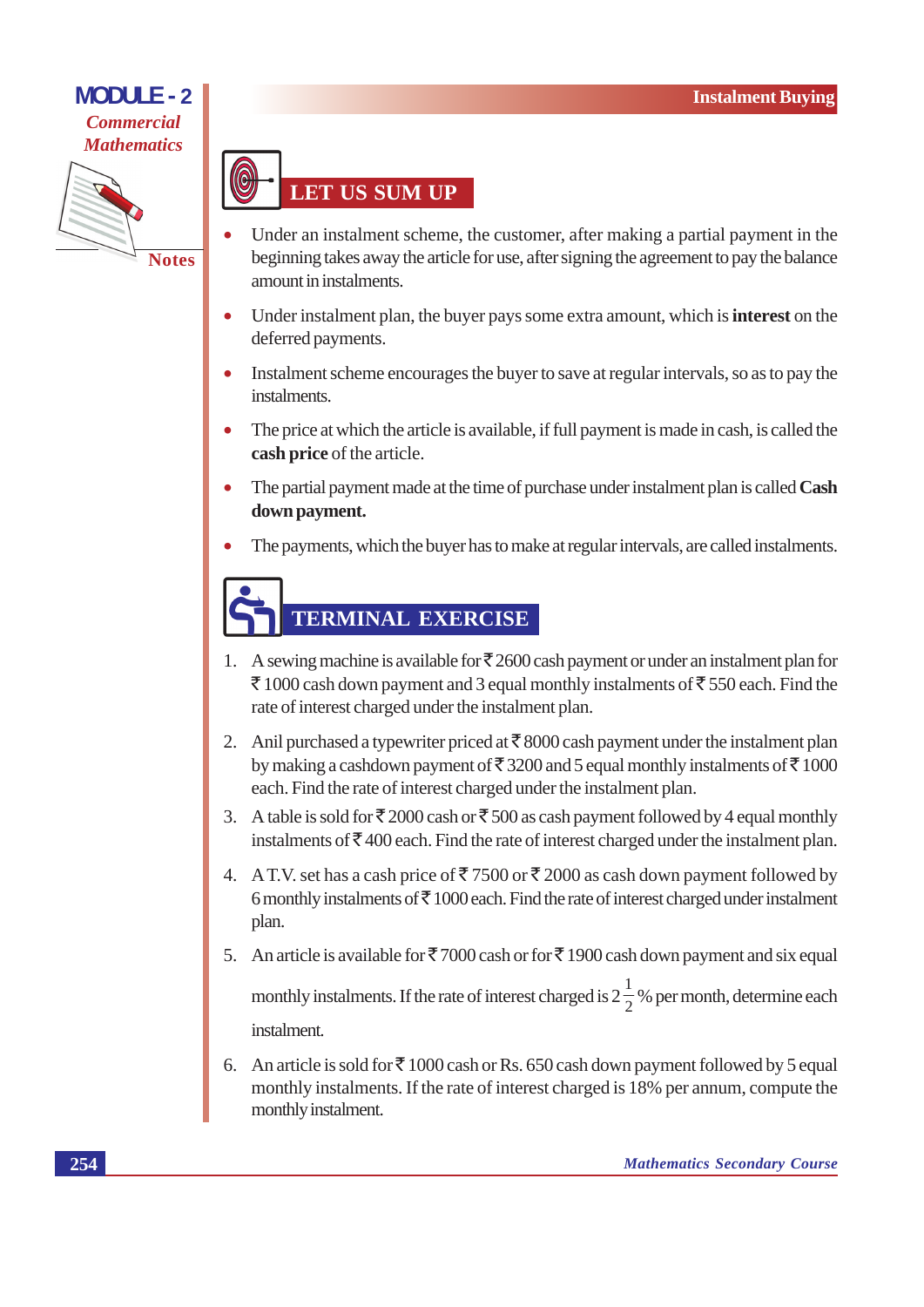- 7. The selling price of a washing machine is  $\bar{\xi}$  14000. The company asks for  $\bar{\xi}$  7200 in advance and the rest to be paid in equal monthly instalments of  $\bar{\tau}$  1400 each. If the rate of interest is 12% per annum, find the number of instalments.
- 8. A scooter is available for ₹ 30000 cash or for ₹ 15000 cash down payment and 4 equal monthly instalments. If the rate of interest charged under the instalment plan is

 $33\frac{1}{2}\%$ , find the amount of each instalment.

- 9. A plot of land is available for  $\overline{\xi}$  200000 cash or  $\overline{\xi}$  100000 cash down payment and 5 monthly instalments of  $\bar{\xi}$  21000 each. Find the rate of interest charged under the instalment plan.
- 10. A steel almirah is marked for ₹ 3575 cash or ₹ 1600 as cash down payment and  $\overline{\xi}$  420 per month for 5 months. Find the rate of interest under the instalment plan.
- 11. A watch is sold for ₹1000 cash or for ₹300 cash down payment followed by 5 equal monthly instalments. If the rate of interest charged is 18% p.a., compute the monthly instalment.
- 12. A computer is available for ₹ 34000 cash or ₹ 20000 cash down payment, together with 5 equal monthly instalments. If the rate of interest charged under instalment plan is 30% per annum, calculate the amount of each instalment.
- 13. Rita purchased a washing machine for  $\bar{\mathfrak{F}}$  4000 cash down payment and 4 equal monthly instalments. The washing machine was also available for  $\overline{\xi}$  15000 cash payment. If the rate of interest charged under the instalment plan is 18% per annum, find the amount of each instalment.
- 14. A ceiling fan is marked at  $\overline{\xi}$  970 cash or  $\overline{\xi}$  210 cash down payment followed by three equal monthly instalments. If the rate of interest charged under the instalment plan is 16% p.a., find the monthly instalment.
- 15. A watch is available for ₹970 cash or for ₹350 as cash down payment followed by 3 equal monthly instalments. If the rate of interest is 24% per annum, find the monthly instalment.
- 16. A DVD player was purchsed by the customer with a cash down payment of  $\overline{5}2750$ and agreed to pay 3 equal half yearly instalments of  $\overline{\xi}$  331 each. If the interest charged was 20% p.a. compounded half yearly, then find the cash price of the DVD player.
- 17. A flat can be purchased for  $\bar{\tau}$  200000 cash from a housing society or on the terms that  $\bar{\mathcal{F}}$  67600 be paid in the beginning as cash down payment followed by three equal half yearly instalments. If the society charges interest at the rate of 20% per annum compounded semi-annually. If the flat is purchased under instalment plan, find each instalment.
- 18. A scooter was sold by a shopkeeper for cash down payment of  $\bar{\mathcal{F}}$  11000 alongwith 2 equal annual instalments of  $\overline{5}$  6250 each. If the rate of interest charged was 25% per annum compounded annually, find the cash price of the scooter.

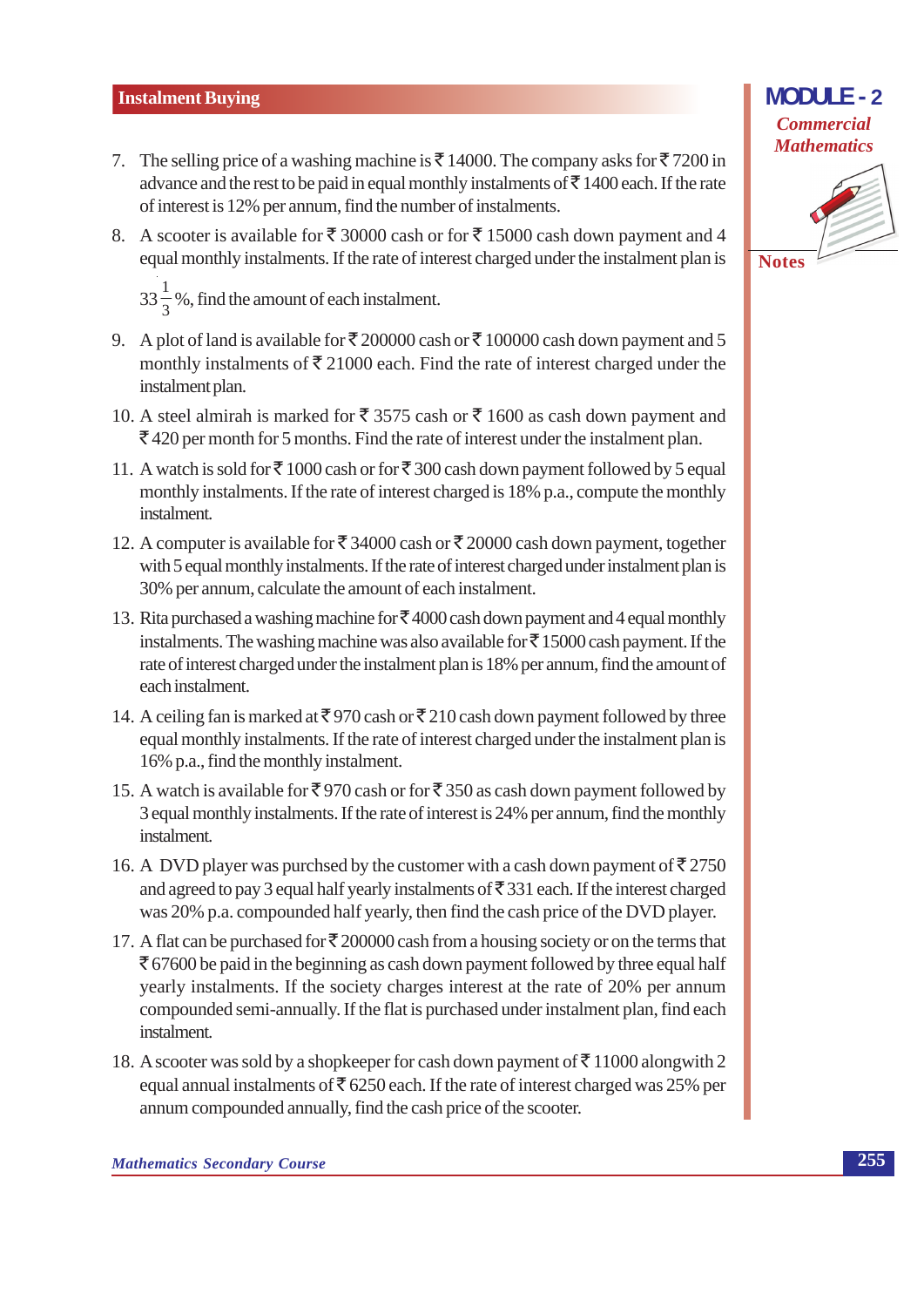

 $\overline{0}$  1

- 19. A computer is available for ₹78600 cash or for ₹25640 cash down payment and three equal quarterly instalments. If the dealer charges interest at the rate of 20% per annum compounded quarterly, find the value of each instalment.
- 20. A builder announces sale of flats each for ₹ 3000000 cash or ₹ 1031600 cash down payment and three equal quarterly instalments. If the rate of interest charged is 10% per annum compounded quarterly, compute the value of each instalment under the instalment scheme. Also find the total interest.

### ANSWERS TO CHECK YOUR PROGRESS

|     | 1. 42.87%                 | 2. $44\frac{4}{9}$ 3. $21\frac{1}{19}\%$ 4. $17\frac{1}{7}\%$ 5. 4.69% |                            |                          |                      |                        |
|-----|---------------------------|------------------------------------------------------------------------|----------------------------|--------------------------|----------------------|------------------------|
|     | 6. 51.1% 7.47.06%         |                                                                        |                            |                          |                      |                        |
| 9.2 |                           |                                                                        |                            |                          |                      |                        |
|     | 1. $\overline{\xi}$ 4000  |                                                                        | 2. $\frac{200}{9}$         |                          | 3.5775.77            |                        |
|     | 4. ₹ 1934.55              |                                                                        | 4. ₹77.6 approx.           |                          |                      |                        |
| 9.3 |                           |                                                                        |                            |                          |                      |                        |
|     | 1. $\overline{5}$ 1150    |                                                                        | $2.\overline{5}$ 10,000    |                          | $3.\overline{5}2500$ |                        |
|     | 4. $\bar{\bar{\xi}}$ 970  |                                                                        | 5.53580                    |                          |                      |                        |
| 9.4 |                           |                                                                        |                            |                          |                      |                        |
|     | 1. $\overline{5}$ 463.05  |                                                                        | $2.\overline{5}7290$       |                          |                      | 3. ₹ 30,000, ₹ 1976.50 |
|     | 4. $\bar{\tau}$ 25000     |                                                                        | 5.57000                    |                          |                      |                        |
|     |                           |                                                                        |                            |                          |                      |                        |
|     |                           | <b>ANSWERS TO TERMINAL EXERCISE</b>                                    |                            |                          |                      |                        |
|     |                           |                                                                        |                            |                          |                      |                        |
|     | 1. $19\frac{1}{21}\%$     | 2. $17\frac{1}{7}$ %                                                   |                            | 3. 33 $\frac{1}{3}$      |                      | 4. $33\frac{1}{3}$     |
|     | 5. $\overline{5}920$      | 6.563.35                                                               |                            | 7.5                      |                      | 8. $\bar{\tau}$ 4000   |
|     | 9. 20.7%                  | 10.26.43%                                                              |                            | $11.\overline{5}$ 146.12 |                      | $12.\xi\ 3000$         |
|     | $13.\overline{5}$ 2850.86 |                                                                        | 14. ₹366 (Approx) 15. ₹220 |                          |                      | $16.$ ₹ 6060           |
|     | $17.\overline{5}53240$    | $18.\xi\ 20,000$                                                       |                            | 19. $\bar{\tau}$ 19448   |                      |                        |
|     | 20. ₹ 689210, ₹ 99230     |                                                                        |                            |                          |                      |                        |
|     |                           |                                                                        |                            |                          |                      |                        |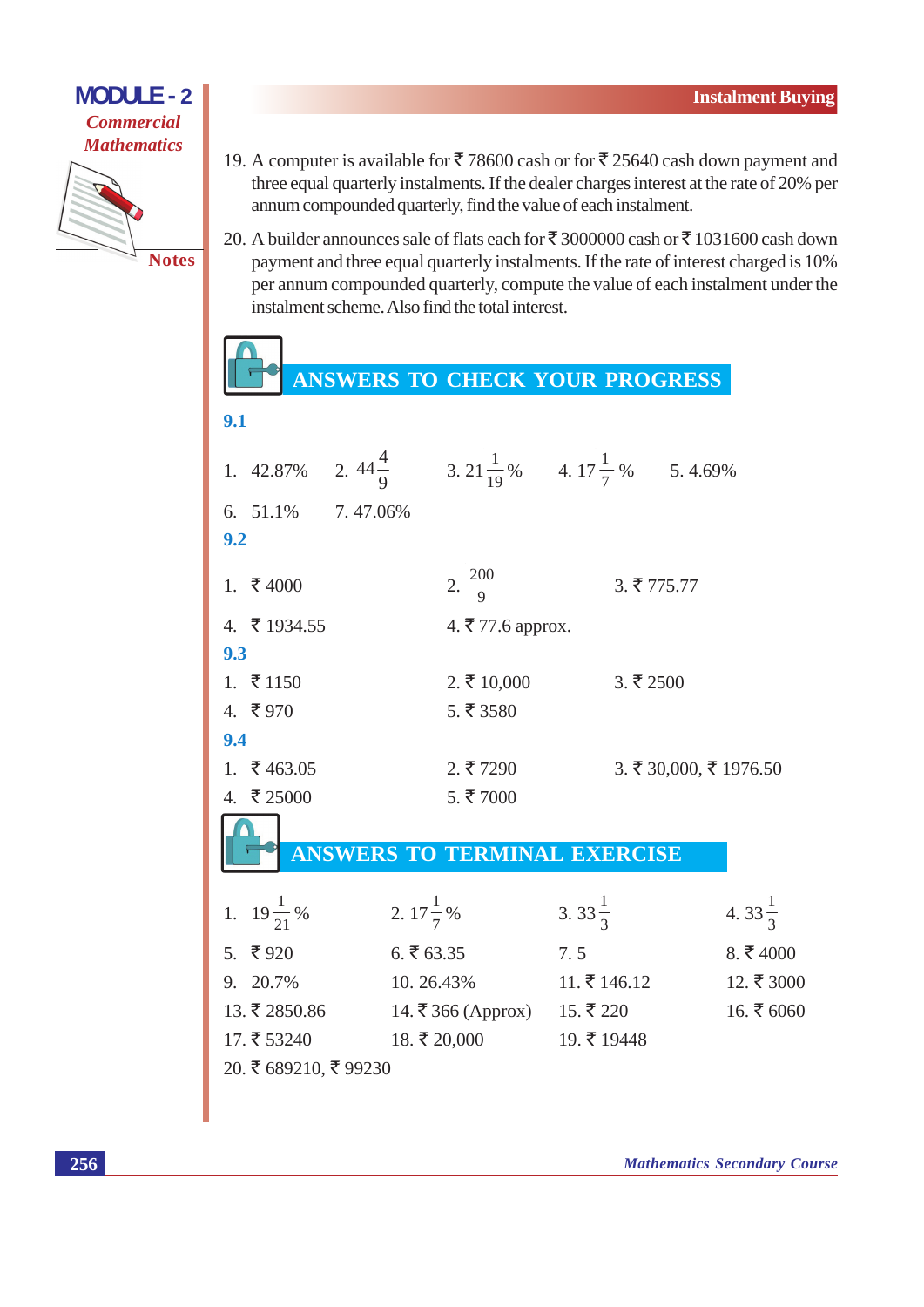## **Secondary Course Mathematics**

#### **Practice Work-Commercial Mathematics**

#### **Maximum Marks: 25**

#### **Time: 45 Minutes**

#### **Instructions:**

- 1. Answer all the questions on a separate sheet of paper.
- 2. Give the following informations on your answer sheet

Name

Enrolment number

Subject

Topic of practice work

Address

3. Get your practice work checked by the subject teacher at your study centre so that you get positive feedback about your performance.

Do not send practice work to National Institute of Open Schooling

1. By selling a school bag to a customer for  $\bar{\mathfrak{c}}$  660, a shopkeeper makes a profit of 10%. The cost price (in rupees) of the school bag is  $\mathbf{1}$ 

| (A) 625 | (B) 600   |
|---------|-----------|
| (C) 575 | $(D)$ 550 |

2. A customer purchases a radio set for  $\overline{\xi}$  5400 after getting 10% discount on its list price. The list price of the radio set is  $\mathbf{1}$ 

| $(A)$ ₹ 5050 | $(B)$ ₹5800 |
|--------------|-------------|
|--------------|-------------|

- $(D)$ ₹6000 (C) ₹ 5950
- 3. List price of a book is  $\overline{\xi}$  300. A student purchases the book for  $\overline{\xi}$  234. Percentage of discount is  $\mathbf{1}$

| $(A)$ 25 | (B) 24 |
|----------|--------|
|          |        |

 $(D)$  20  $(C)$  22